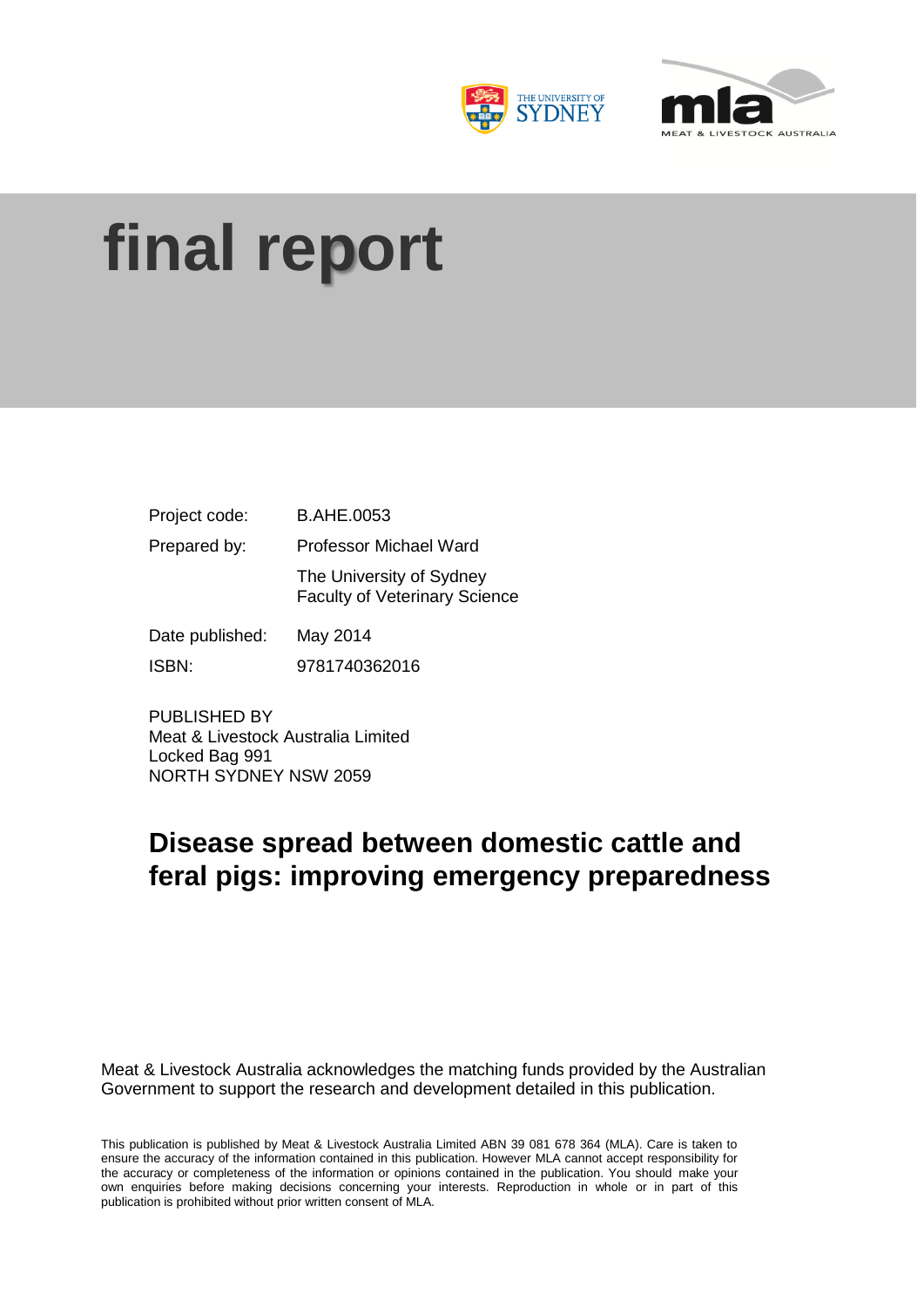# **Abstract**

Studies were undertaken to understand disease transmission in feral pig populations and the implications for an incursion of exotic foot-and-mouth disease in northern Australian cattle herds. The study site was the Fitzroy River in the Kimberley region of northwest Western Australia. *Salmonella* was chosen as the indicator organism. Although infection of feral pigs was common, infection of co-grazing cattle herds was uncommon. Based on the distribution of feral pigs and cattle, a disease spread model suggested that if FMD is controlled in cattle, then it is likely to be self-limiting in feral pigs. To eradicate an FMD incursion as quickly as possible, both feral pigs and cattle should be targeted. Study findings provide a practical guide for approaching the response to an incursion of FMD in northern Australian cattle herds and associated feral pig populations.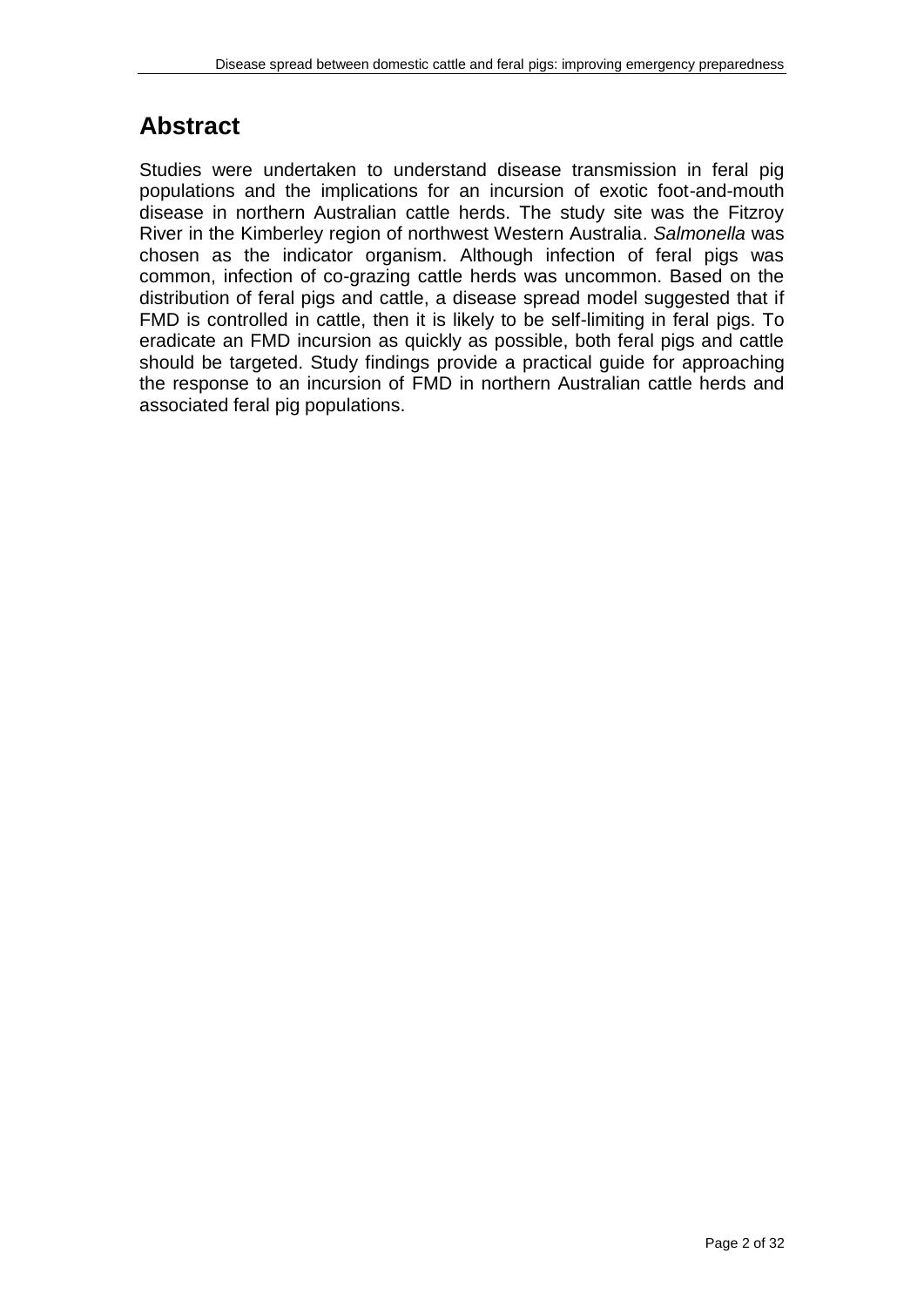## **Executive summary**

This project focused on collecting field data to describe *Salmonella*  transmission in commercial cattle in northern Australia (the Kimberley region) and the risk posed by the presence of feral pigs for *Salmonella* spread to cattle. The intra-herd genetics of feral pig herds associated with commercial cattle paddocks were also determined. Based on the field information collected and a disease spread model, inferences were made for potential foot-and-mouth disease (FMD) outbreaks to enhance emergency disease preparedness plans in northern pastoral regions.

Cattle sampling was completed in May 2011 on the three main pastoral leases comprising the study site. A total of 496 cattle faecal samples were collected from 47 different cattle herds in feral pig free and feral pig infested areas. Fecal samples were cultured for *Salmonella* using standard microbiological techniques. Approximately 2% of cattle samples were culture positive for *Salmonella*, a prevalence much lower than that of co-grazing feral pigs (~38%). Additionally, cattle *Salmonella* isolates were more commonly from areas without feral pigs, but conversely, from high density cattle populations on artificial water. No associations between the serotypes identified from cattle and those identified in the feral pig population were found. Fingerprint analysis (using pulsed‐field gel electrophoresis) confirmed the lack of an association.

The feral pig population in the study area was sampled and genotyping was completed. A total of 543 feral pig genotypes were analysed across 14 loci. The feral pig genetic population was found to be remarkably homogenous across the large catchment area of the Fitzroy River.

Feral pig and grazing cattle distributions were created based on aerial surveys of the study area and expert opinion. A susceptible-infected-resistant disease spread model was coded and parameterised based on published literature and expert opinion.

A baseline scenario in which infection was introduced via feral pigs, with transmission from pigs to cattle and no disease control, was simulated. Assumptions regarding disease transmission were investigated via sensitivity analyses. Predicted size and length of outbreaks were compared assuming different control strategies based on movement controls, surveillance and depopulation.

Based on field studies of the interaction between domestic cattle and feral pigs in the Kimberley region, the potential spread and control options for an FMD incursion in northern Australia were investigated, using a disease spread model. Depopulation of feral pigs only was not predicted to be successful. Movement standstill, surveillance and depopulation of cattle only would successfully eradicate the disease. However, control targeting both feral pigs and cattle would result in smaller outbreaks. If FMD is controlled in cattle, then it is likely to be self-limiting in feral pigs. To eradicate an FMD incursion as quickly as possible, both feral pigs and cattle should be targeted.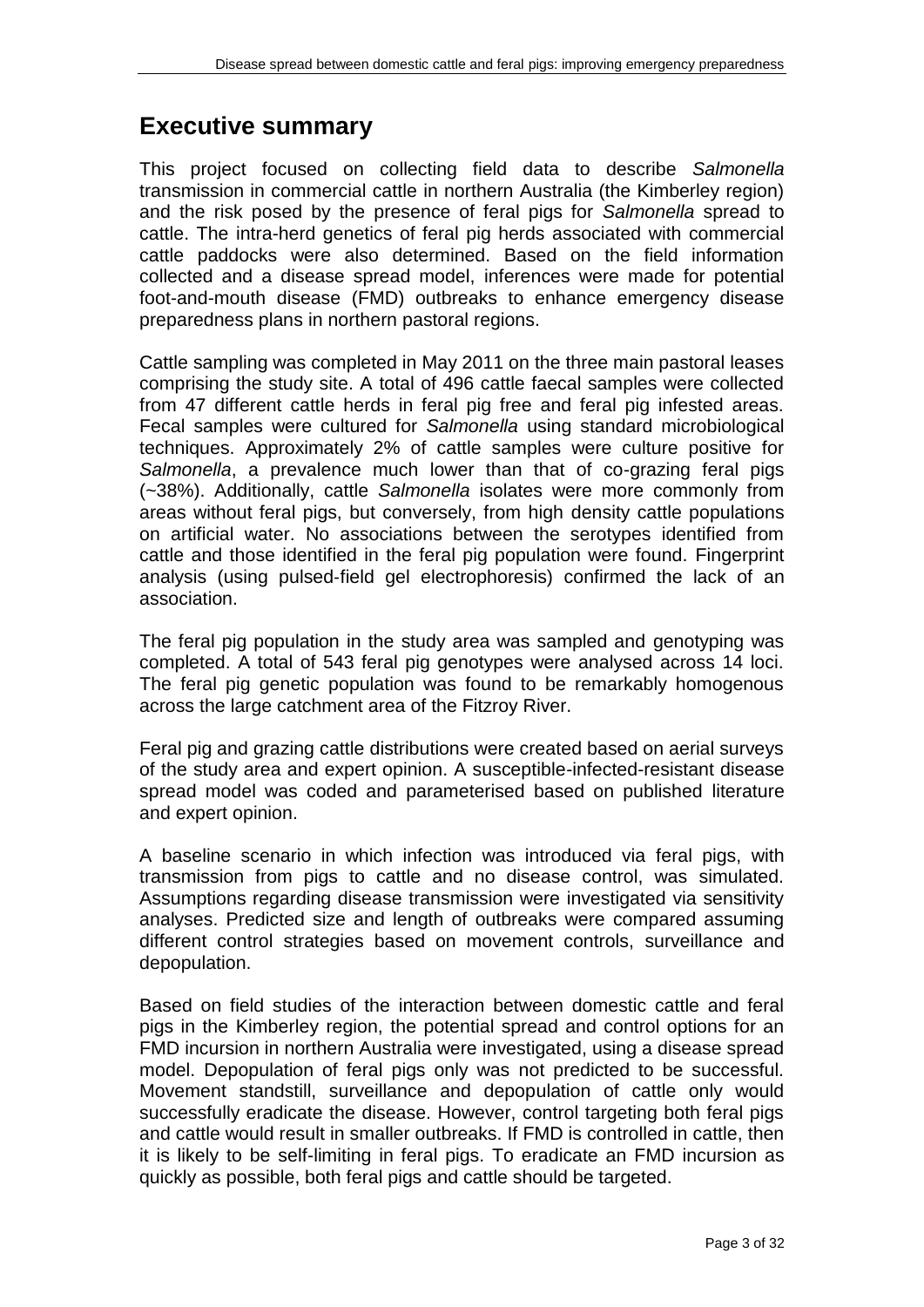Based on the research conducted and parallel research funded the Australian Research Council, Cattle Council, Department of Agriculture, Fisheries and Forestry, and Department of Agriculture and Food Western Australia, the following recommendations are made:

## **1. The immediate response to an incursion of FMD that might involve feral pigs should be carefully considered.**

Disease may not transmit across the landscape as rapidly as previous research indicated. Based on the current research, disease is likely to spread relatively slowly (assuming no human-mediated spread). This gives those responsible for responding to such an incursion time to consider which plan should be implemented.

## **2. Limited culling of feral pigs is a useful response to an FMD incursion, and in the absence of additional field information should aim for 60- 80% of the population within 10-20km of the index case.**

If feral pig culling is used to contain and eradicate disease, the required proportion and distance that needs to be culled surrounding an index case might be in the order of 60-80% for 10-20 km in most cases. This is much lower than suggested by previous research and limited culling in the environment studied to eradicate disease might be eminently feasible.

## **3. Surveillance should be undertaken before any mass culling campaigns of feral pigs are initiated.**

If feral pigs and managed cattle are co-grazing then cattle should be the focus of control – there are higher numbers and they are moved more frequently. The status of the associated feral pig population should be assessed. It is possible that they will remain uninfected – or infection may be very limited – and only a focused subsequent feral pig culling program may be required. During the earlier stages of an incursion, radial sampling can be optimal, but at later stages leapfrog sampling will outperform radial sampling.

## **4. During culling of feral pigs every effort should be made to remove each mob and adjacent mobs.**

Within feral pig populations in the study area, disease is likely to spread by local social contact and over short distances. Culling efforts should concentrate on contiguous habitat. There should be particular concentration on resource rich areas.

This research has provided information that advances our understanding of the role that feral pigs might play in an FMD incursion in northern Australia, and what is the best way to respond to such a crisis if feral pigs are thought to be involved.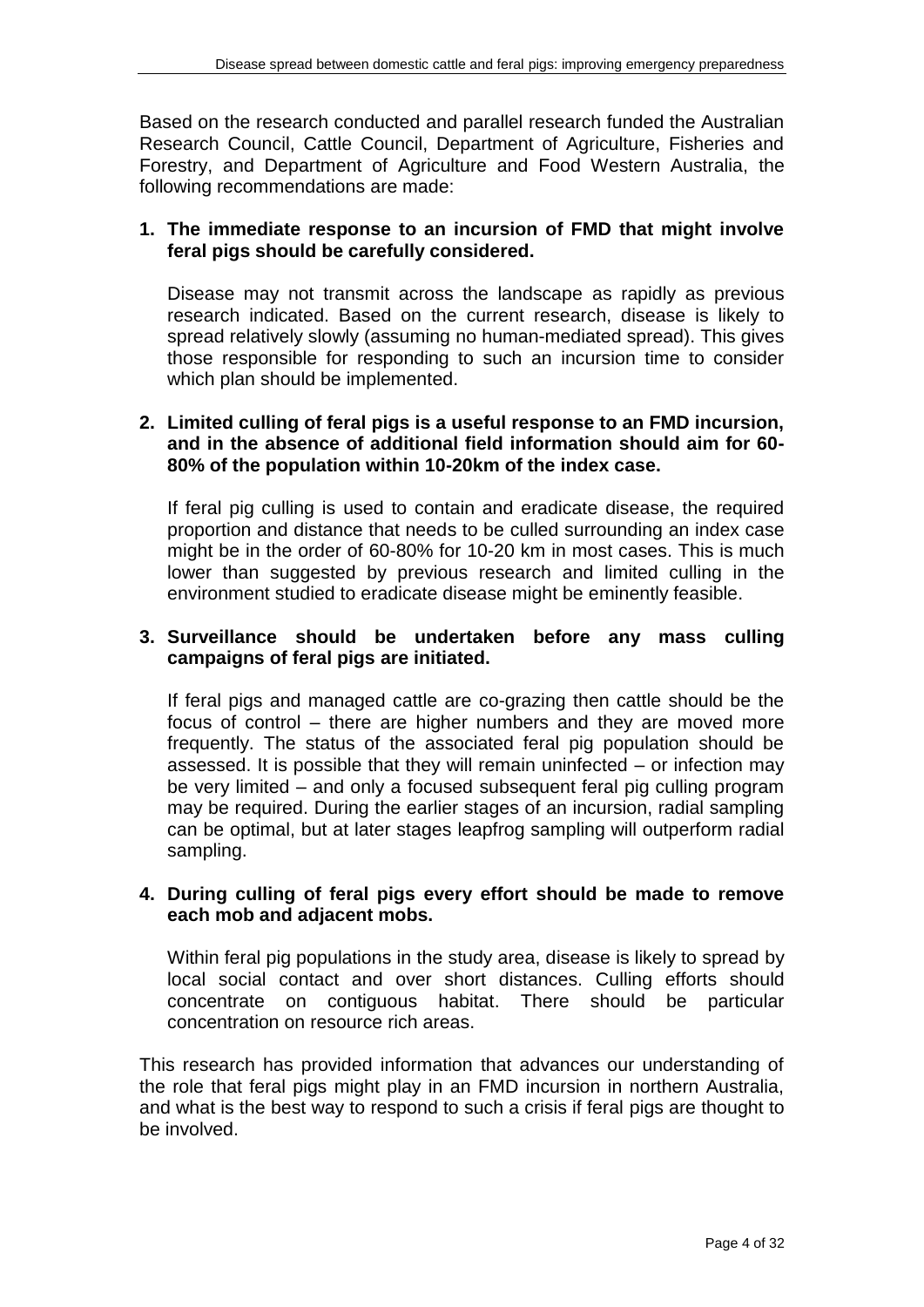# **Table of Contents**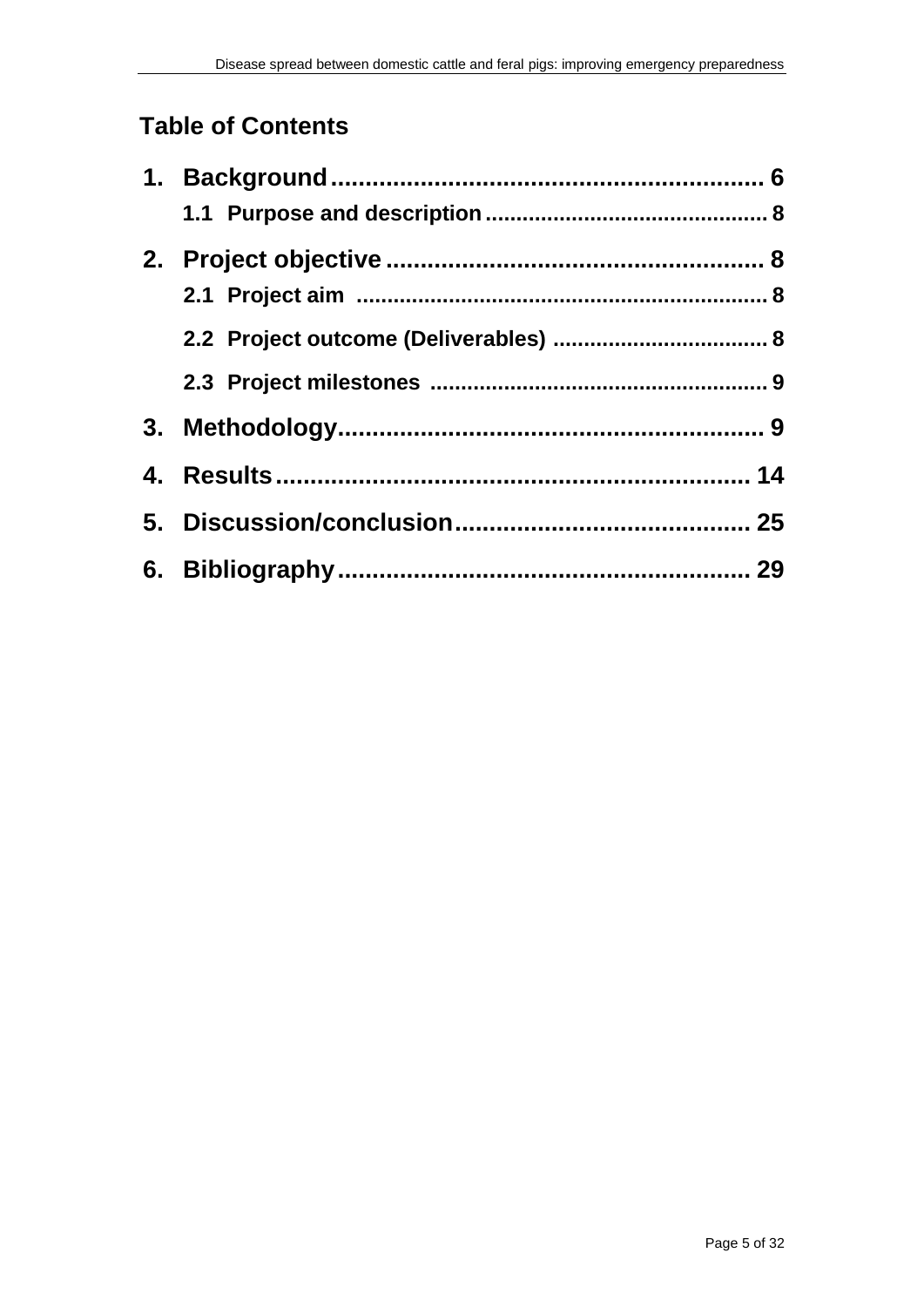# **1. Background**

Overseas, feral pigs are involved in outbreaks of foot-and-mouth disease (FMD). The costs of an outbreak of FMD to Australia has been estimated at \$6−13 billion and would be very damaging for Australian red meat producers.<sup>1</sup> Fortunately, contemporary technologies (molecular tools and disease simulation approaches) provide a unique opportunity to assess the role of feral pigs in potential FMD incursions and to improve preparedness and response planning.

Understanding wildlife disease epidemiology is critical to managing disease risks. However, designing and implementing studies that generate high quality epidemiologic data are challenging, because of the cryptic nature of wildlife and the high conservation value of many wildlife species. Despite this, there are still excellent opportunities. For example, many species of introduced animals function as free living wildlife populations. These invasive or feral species are often at high densities and are deliberately controlled. These feral wildlife populations thus offer solutions by allowing practical collection of data essential to understanding wildlife disease epidemiology. Additional solutions are offered through the application of newer genetic and modelling techniques, which creates a powerful approach to collecting and interpreting data from such populations.

Feral pigs are an invasive species in Australia that cause agricultural, economic and environmental damage.<sup>2</sup> In Australia they are a reservoir host for important zoonotic (animal-to-human) diseases such as *Brucella suis* and melioidosis.<sup>2</sup> Overseas they transmit and act as reservoir hosts for emergency trans-boundary diseases such as classical swine fever (CSF).<sup>3</sup> Feral pigs or wild boar have been intimately involved in FMD outbreaks in several countries, including Israel and Turkey. They have therefore been perceived as a major biosecurity threat in Australia.<sup>2</sup>

Limited research has been conducted in Australia and internationally to investigate disease epidemiology in feral pigs. Usually this research has involved simple sero-surveillance (e.g. see references 4 and 5) or desk top disease modelling exercises to investigate the theoretical epidemiology of outbreaks of trans-boundary diseases in feral pigs, especially for FMD (for examples, see references  $6-9$ ). Many of these models have employed simple mass-action approaches, solved by purely analytical means. Although these methods can produce useful strategic outcomes such as the estimation of a threshold density, they are often based on unrealistic assumptions such as homogenously mixing populations.<sup>10</sup>

Poorly defined measures of transmission dynamics are also a critical barrier in our understanding of disease epidemiology derived from these models.<sup>6</sup> Important parameters, such as the transmission co-efficient, have been estimated in several non-optimal but pragmatic ways including expert opinion,<sup>6</sup> feral pig proximity during observational studies<sup>7</sup> and through mathematical analysis of an overseas outbreak.<sup>11</sup> Only one study has actually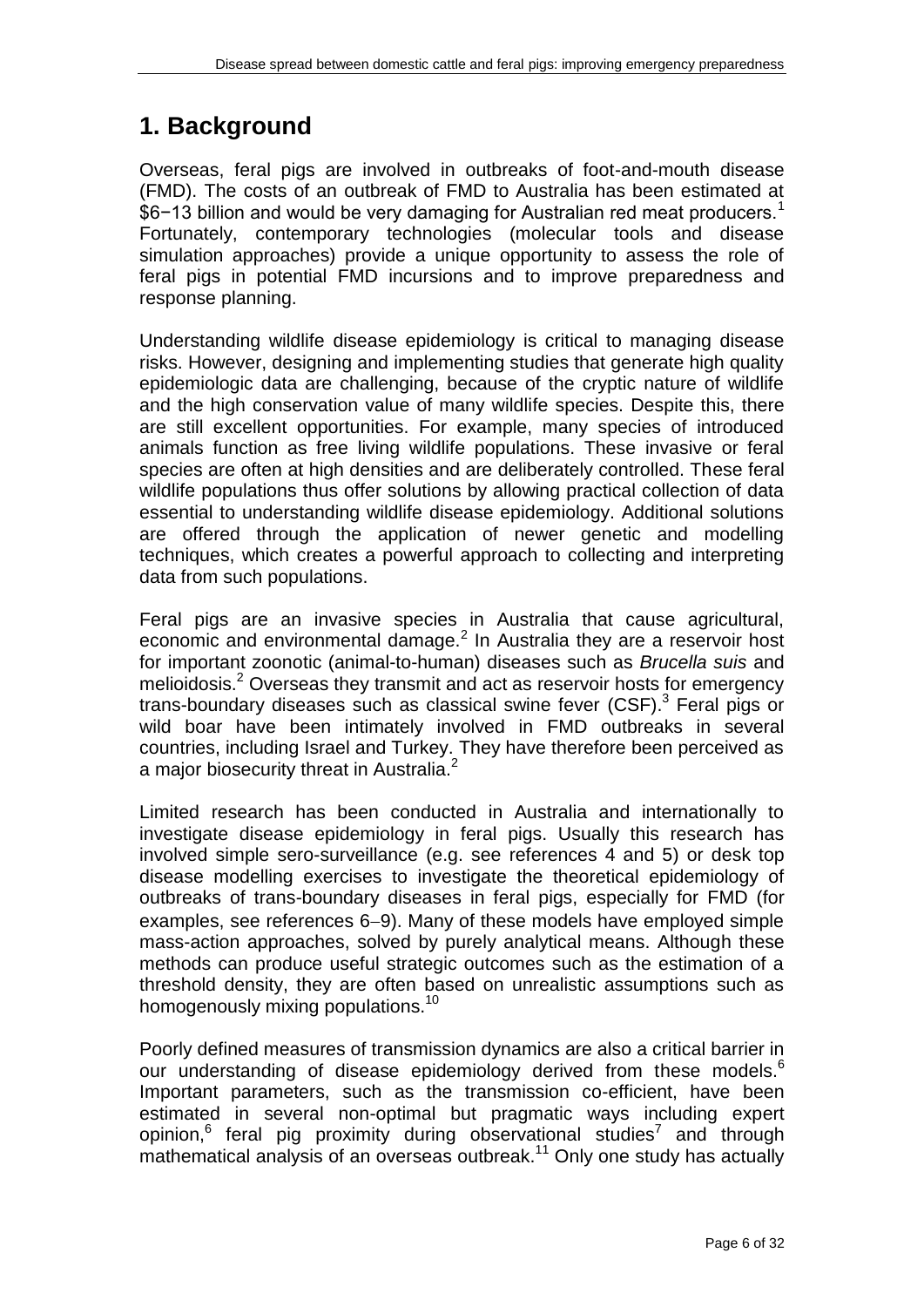used empirical data to infer transmission dynamics within Australian feral pigs,<sup>4</sup> but was limited by the low resolution of sero-surveillance.

Contemporary technologies (molecular tools and simulation approaches) provide new opportunities to examine and test hypotheses in wildlife disease epidemiology. Such an innovative and integrative framework is well suited for application to feral pigs: its application will enhance conceptual knowledge of wildlife transmission dynamics in general, and will specifically improve our response to outbreaks of emergency trans-boundary diseases in invasive species and other wildlife populations in Australia.

Simulation modelling approaches have undergone a revolution in recent decades<sup>12</sup> and can now be used to create new generation, spatially explicit epidemiological models that truly represent the complexity of wildlife disease epidemiology. These models can capture the key ecological, behavioural, spatial and temporal features of a feral pig system and hence will not be bound by many of the simplifying assumptions of other approaches.<sup>10,13</sup> They are also flexible enough to allow examination of various mitigation strategies for efficacy, practicality and cost effectiveness and can inform government disease preparedness policy.<sup>14</sup>

Despite advances in modelling techniques, the lack of field data to conceptualise or estimate key population and epidemiological parameters hampers the application of simulation modelling to real problems of disease transmission in wild species. Modern molecular ecological techniques have been used to generate population genetic data useful to infer familial and meta-population structures of feral animals and other wildlife. 15,16 Although many molecular epidemiological tools are available, they have rarely been applied to explore infectious agent epidemiology in any host population.<sup>17</sup> It is possible to combine host population genetic studies with the molecular epidemiology of their infectious diseases to provide a much deeper understanding of transmission dynamics within wild populations, and between wild and domestic species. For example, Siddle et al.<sup>18</sup> demonstrated allograft transmission, and highlighted the mechanism of graft survival by exploring microsatellite diversity and major histocompatability complex diversity at both the host and tumour level in the Tasmanian devil (*Sarcophilus harrisii*). However, in that particular case, it was not possible to explore both disease and host variability in parallel to infer transmission dynamics in the Tasmanian devil, because the "disease" was an allograft.<sup>18</sup> Similarly, the risk of introduction of Avian Influenza from wild birds moving between continents has been examined using both host and infectious organism genetics but at too coarse a scale to infer disease dynamics directly. Thus, an approach combining the genetic analysis of both host and disease at an appropriate scale of sampling is yet to be examined for characterising disease dynamics in wild populations.

Here, we use an innovative approach integrating field and laboratory epidemiological analyses, simulation modelling, modern population genetic techniques and analysis of demographic and environmental data to fully examine, for the first time, the role that feral pigs might play as reservoirs of trans-boundary emergency animal diseases – such as FMD – in the event of a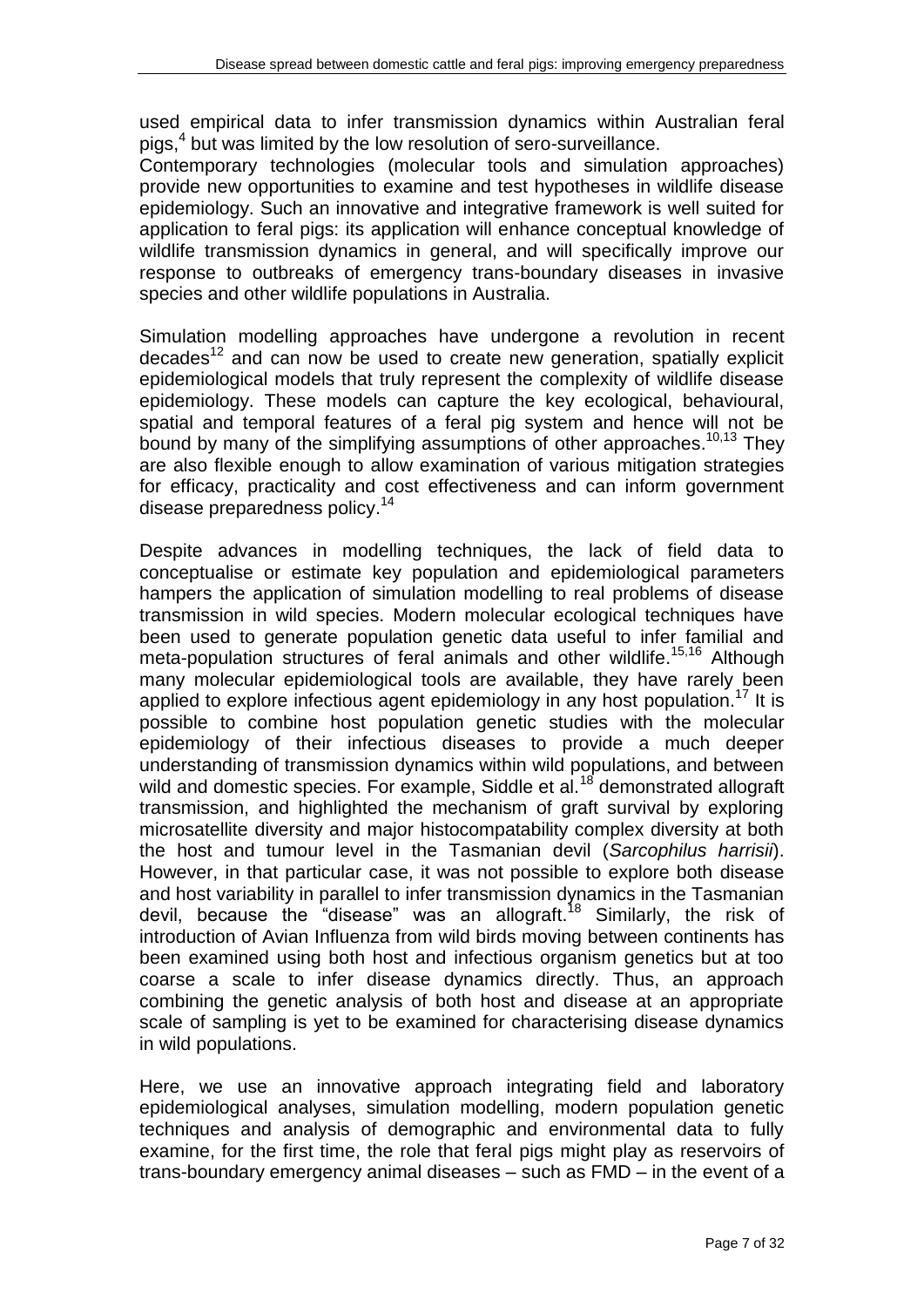disease incursion. The output of such research is designed to enhance contingency plans for emergency animal diseases, thus protecting Australian livestock industries and the national economy.

## **1.1 Purpose and description**

The Researchers focussed on collecting field data to describe *Salmonella*  transmission in commercial cattle in northern Australia (the Kimberley region). The risk posed by the presence of feral pigs for *Salmonella* spread to cattle was estimated and inferences made to potential FMD outbreaks. The researchers tested whether presence of feral pigs affected salmonellosis in cattle and whether having homogenous, highly related herds of feral pigs (that may be inferred to be highly mobile) were a risk factor for a diverse *Salmonella* microflora in cattle herds.

Data were collected from both feral pig infested and pig free areas. The researchers also determined the intra-herd genetics of those feral pigs herds associated with commercial cattle paddocks. Using these data, parameters were derived to inform FMD simulation models and modelling was conducted to enhance emergency disease preparedness plans in northern pastoral regions.

# **2. Project objective**

To understand whether the presence of feral pigs and feral pig herd structure is a risk factor for salmonellosis or salmonella diversity in sympatric cattle. This will allow parameterisation of simulation models for FMD, and thus improve preparedness and response plans for potential exotic disease incursions, to protect Australian grazing industries and the national economy.

## **2.1 Project aim**

1. Understand disease transmission between northern commercial cattle and feral pigs.

2. Evaluate key mitigation strategies for managing exotic diseases.

## **2.2 Project outcome (Deliverables)**

- 1. Quantified measures of disease dynamics between feral pigs and cattle
- 2. Parameterise a disease simulation model for FMD based on a cattle production area
- 3. Improvements to preparedness and response plans for exotic disease (e.g. enhanced surveillance and mitigation strategies)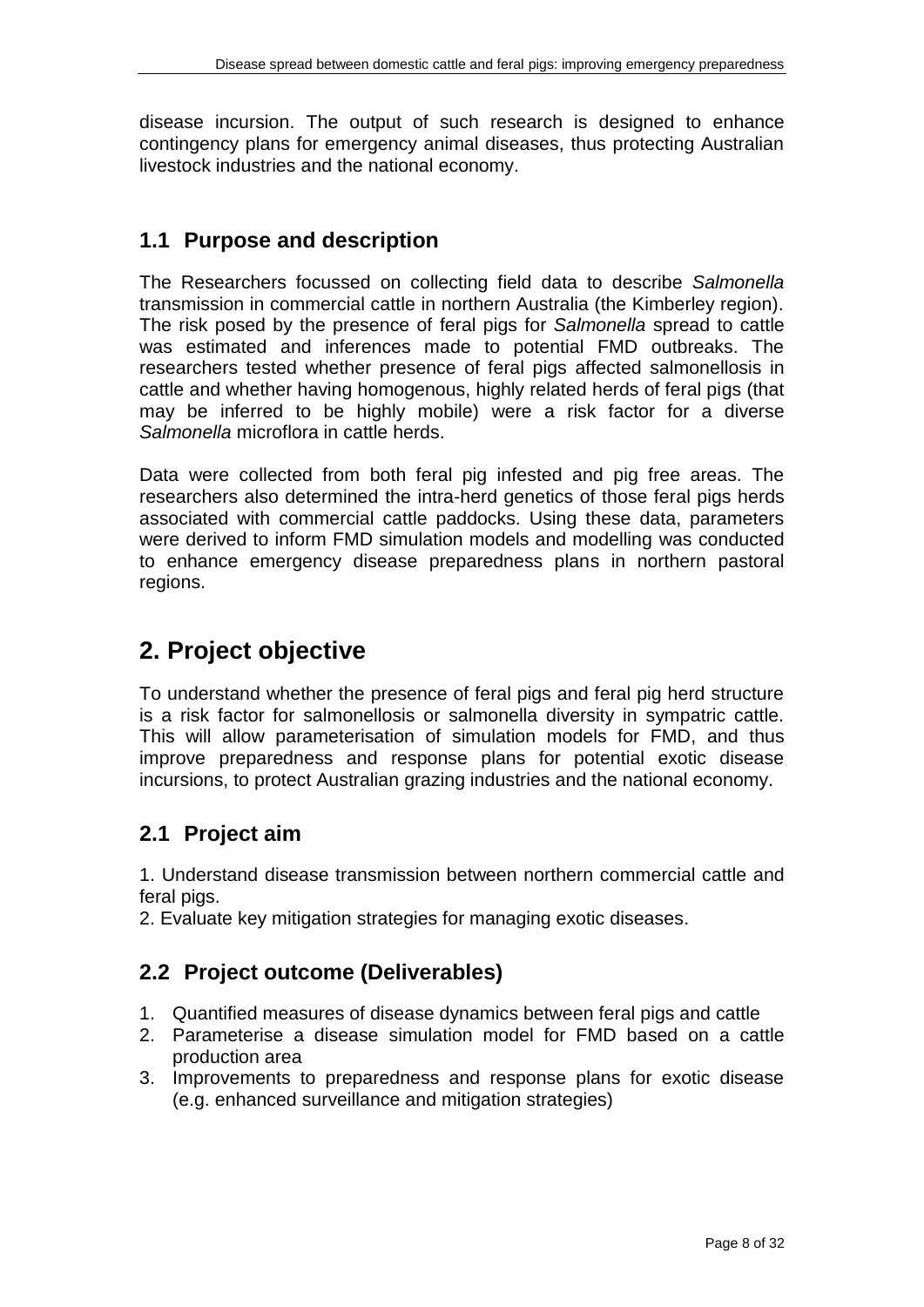## **2.3 Project milestones**

- 1. Cattle sampling plans complete (e.g. travel bookings, animal ethics committee approval, purchase of laboratory consumables etc) [30 April 2011]
- 2. Feral pig intra-herd genotyping complete [30 August 2011]
- 3. Cattle sampling complete [31 December 2011]
- 4. Cattle Salmonella analyses completed [1 July 2012]
- 5. Quantified measures of disease dynamics complete, disease spread simulations run [28 February 2013]
- 6. Recommendations for changes to AusVetPlan made [1 July 2013]

# **3. Methodology**

#### Cattle sampling and analysis

Although cattle were kept in separate paddocks, albeit some very large, and thus may constitute separate sub-populations, the population of interest was considered cattle sharing a habitat with feral pigs and so was considered as a whole for the purposes of this calculation.

Sample size calculations were performed using Win EpiScope 2.0 sample size calculation estimating percentages function and assuming simple random sampling. A prevalence of 8% was assumed, with 5% precision, 95% level of confidence and an estimated population size of 10,000 estimates. The sample size was inflated to 600 to allow for sample transportation issues.

Meetings with collaborating leaseholders in the Fitzroy Crossing district were undertaken during the second week of May 2011. Sampling was undertaken during May/June 2011.

Faecal samples were obtained from mobs of cattle. Areas of grazing cattle where there were high feral pig densities, and low feral pig densities, were targeted.

For efficient sampling, samples were collected via the use of helicopters. Paddocks to be sampled were targeted and flown using an Robinson R44 helicopter. When the first mob of cattle was spotted, they were observed for 1- 2 minutes, the helicopter circling the mob. Then on landing, fresh faecal samples were collected from individual pats. Ten 5ml samples were collected per site from the centre of each individual dung pat. Care was taken to ensure that the dung pat was fresh.

Samples were immediately stored at  $4^{\circ}$ C. Samples were transported for *Salmonella* culture to the Elizabeth MacArthur Agricultural Institute, Menangle, NSW, within 72 hours of collection.

Isolation of *Salmonella* from faecal samples was attempted using standard bacterial culture techniques based on Australian standards (AS 5013.10-2009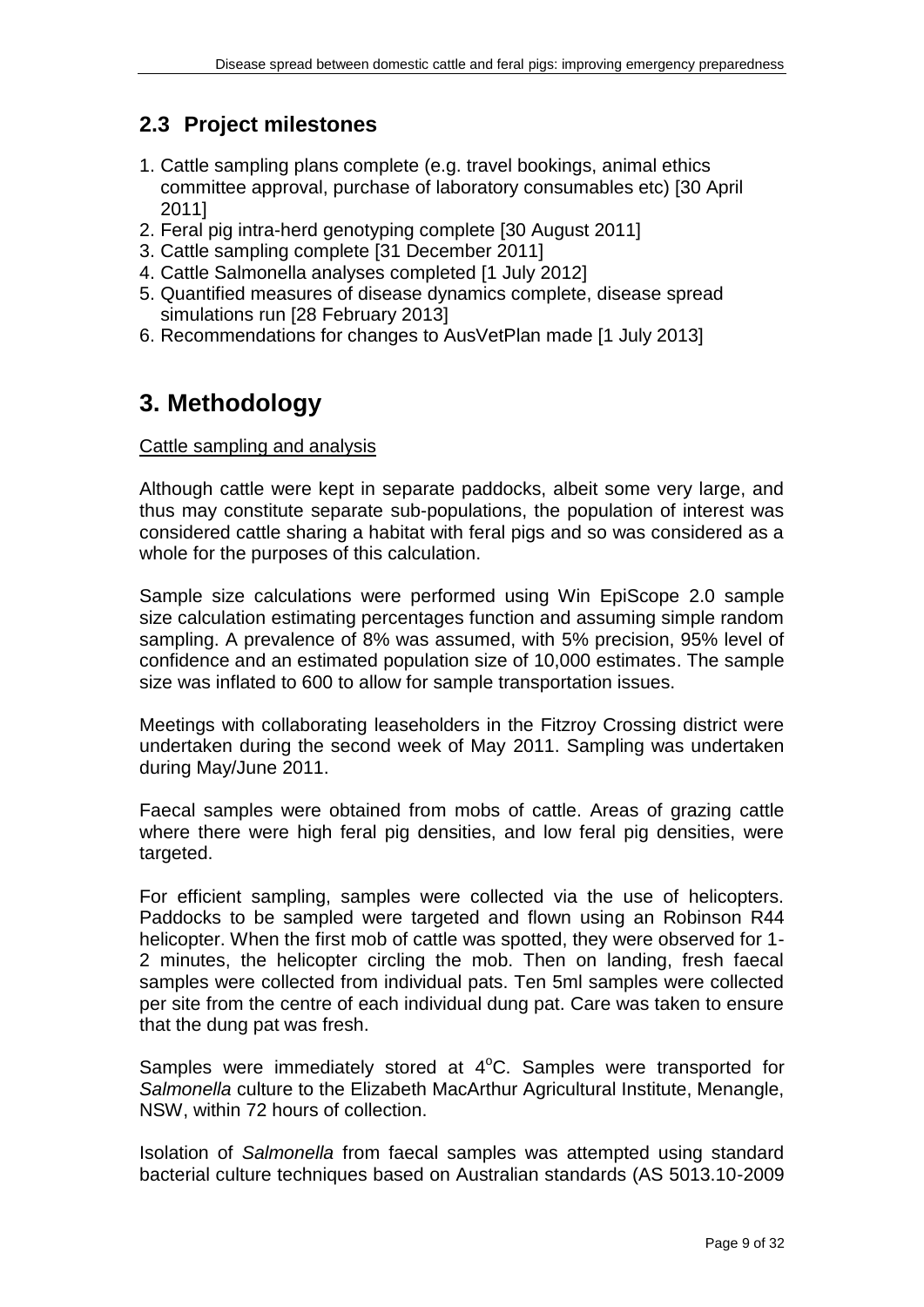Microbiology of food and animal feeding stuffs  $-$  Horizontal method for the detection of *Salmonella* spp.).

*Salmonella* selective broths, mannitol selenite broth (MSB) and Rappaport– Vassiliadis broth (RV) were inoculated with one gram of faeces. MSB and RV broths were incubated overnight at  $37^{\circ}$ C and  $42^{\circ}$ C, respectively. Broths were streaked for isolation on  $XLD$  Agar plates that were incubated at  $37^{\circ}C$ overnight. For presumptive testing, up to three suspect *Salmonella*-like colonies were sub-cultured onto individual 5% Sheep Blood Agar (SBA) plates and incubated at  $37^{\circ}$ C overnight. Presumptive screening of Salmonella-like colonies was performed using a *Salmonella* latex agglutination test (OXOID DR1108A). Further biochemical testing, consistent with *Salmonella* species likely to be found in warm blooded terrestrial animals was performed on all positive latex cultures using Triple Sugar Iron (TSI) Agar slope and ßgalactosidase tests. Isolates producing results consistent with *Salmonella* were subcultured onto Nutrient Agar slopes and submitted for serotyping to the Australian *Salmonella* reference laboratory [\(www.imvs.sa.gov.au\)](http://www.yellowpages.com.au/app/redirect?headingCode=40630&productId=475069711&productVersion=32&listingUrl=%2Fsa%2Fadelaide%2Fimvs-12930932-listing.html&webSite=http%3A%2F%2Fwww.imvs.sa.gov.au&pt=w&context=unknown&referredBy=www.google.com.au&eventType=websiteReferral). All *Salmonella* isolates were stored on Protec Beads (OXOID Australia, Catalogue Number  $TS/70$ ) at -20 $°C$ .

## Feral pig sampling and analysis

Feral pigs were spotted by an observer in a Robinson R44 helicopter. All permanent water sources in the known distribution of feral pigs in the study area<sup>19</sup> were searched for pigs. Following the cull of 10–50 pigs during a flight, a sampling team was then flown to the site(s) where pigs had been culled and measurements were made and samples were collected. Sampling was usually achieved within one hour of culling. All pigs discovered at each location were culled and sampled. Sampling was undertaken between 18 and 27 October 2010. Each sampling location was identified using a hand-held GPS. For genetic analysis, skin (approximately 2 x 0.5cm square tissue samples were taken from the least hairy part of the pinna), and from pregnant sows, fetal genetic samples (2 x nose or tail tissue samples from 2 foetuses, when possible) were collected.

Tissue samples collected for genetic analysis were analysed across 14 loci to characterize pig genotypes within the sampled population. DNA was extracted from pig ear tissues using the Machery Nagel NucleoSpin Tissue kit. Fourteen pig microsatellite markers<sup>20,21</sup> were amplified from DNA samples in three multiplex PCRs using the Qiagen Multiplex PCR kit. Microsatellites were genotyped on a Beckman CEQ8000 and alleles were scored using the CEQ 8000 Genetic Analysis System software Version 8.0.

Sampling was approved by the University of Sydney Animal Ethics Committee project approval N00/6-2010/5319.

#### Disease spread modelling

An aerial survey was conducted (designed using Distance 6.0<sup>22</sup> automated algorithms and distance sampling<sup>23</sup> and mark-resight (double observer)<sup>24</sup>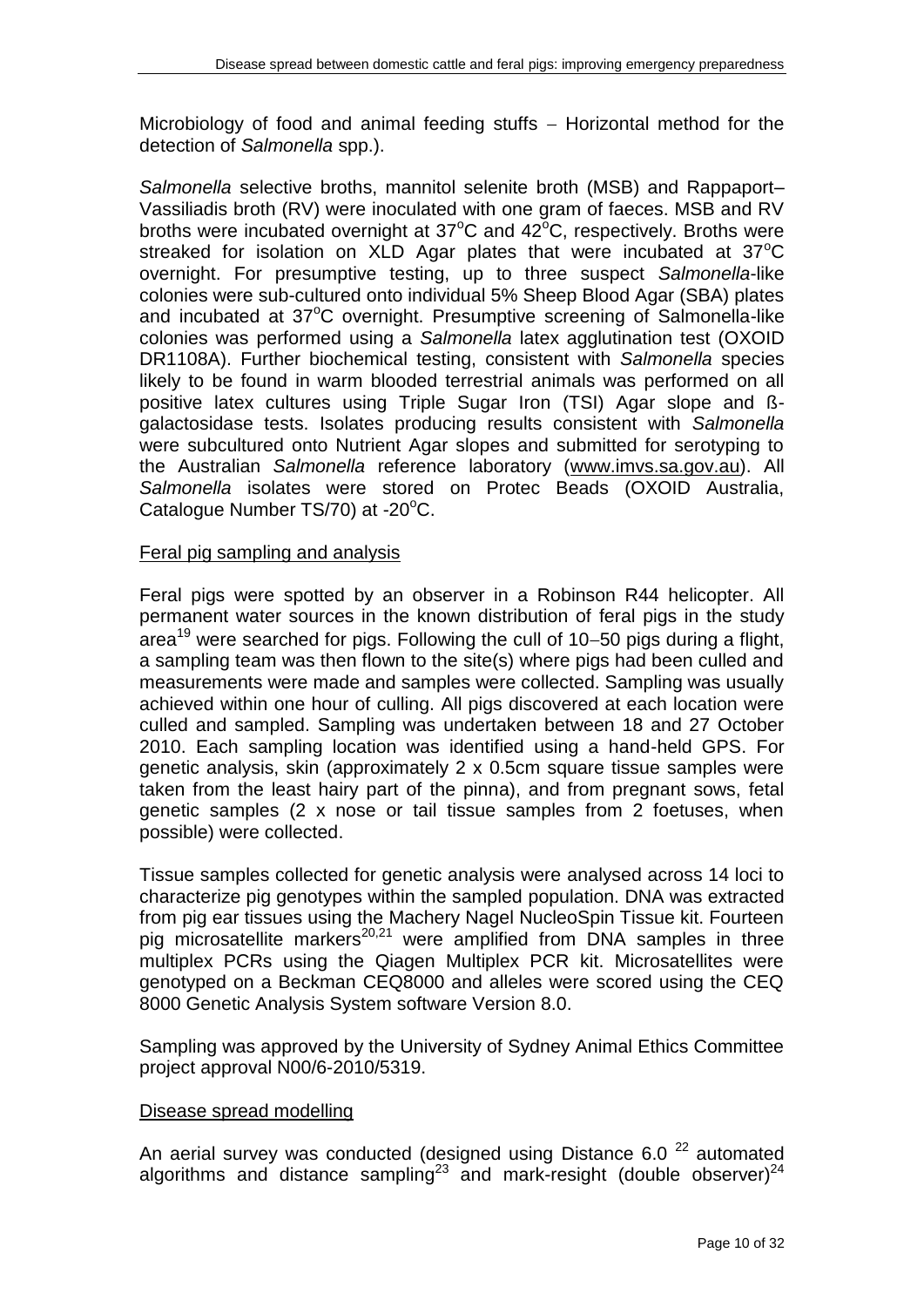methodology) to estimate the abundance and distribution of feral pigs and to assess group sizes of cattle, and results were combined with previous population estimates for cattle and pigs<sup>25-27</sup> and leaseholder information to develop population distributions for disease spread modelling.

Transects were flown in a North-South direction at 50 m height above ground level and a speed of ~45 kph in an R44 helicopter. Surveys were undertaken in August 2010 in the first 3 hours after sunrise (approximately 6:00 am) and the last 3 hours before sunset (approximately 5:23 pm). Areas around major permanent water sources (the Fitzroy and Margaret rivers) were searched for up to 4km to include likely feral pig home ranges.<sup>2,10,28</sup> The study area was searched using systematic random transects to cover areas of expected high and low density.<sup>29,30</sup>

Animals were enumerated by subitised recordings using a specially modified keyboard linked to a portable notebook laptop running a specialist aerial survey recording software,<sup>a</sup> which includes a continuous GPS track and sighting recording system.<sup>31</sup> Sighting distances were based on vertical sighting poles attached to a cross beam fixed through the cabin of the helicopter. Transect sightings data, reconciled for the three observers, was imported into Distance  $6.0.^{22}$  Data were analysed using distance methods, as recommended by Buckland et al. $^{29}$  and mark recapture (double observer) techniques,<sup>32</sup> using the DISTANCE software.

The average cattle density in the west Kimberley region is reported to be to be 7 cattle per sq. km.<sup>25</sup> For modelling purposes, a spatial data set of cattle herds was synthesised. A herd is defined as a co-mingling group of grazing cattle which can be considered the basic epidemiological unit for disease transmission purposes in this environment where a single paddock may cover several hundred square kilometres. Cattle do not strongly associate with one another and instead exhibit general gregariousness rather than tightly knit social groups. Cattle exhibit home range fidelity and in arid Australia some cattle may graze up to 9km from their watering source each day.<sup>33-37</sup>

The cattle population dataset was created based on known densities.<sup>25</sup> property records and aerial survey data. Two of the six leases in the study area have virtually no management of cattle and no paddock structure, with cattle tending to aggregate along the floodplain on these leases. Periodic, *ad hoc* mustering is practiced. The four other leases maintain a number of breeder herds that are placed in paddocks with permanent water. Mustering occurs once or twice a year between May and October,<sup>25</sup> when weaners are removed from breeder herds and collected into an age or sex cohort.

A total population of cattle in the study region was estimated by multiplying the area of cattle habitat by the average density of cattle (7 cattle per sq. km). The area around water sources was assumed to be habitable and divided into 4 concentric rings to allow declining cattle densities as the distance from water

 $\overline{a}$ 

<sup>a</sup> Aerial Survey Logger. S. McLeod and J. Tracey, Vertebrate Pest Research Unit, NSW Department of Primary Industries, Orange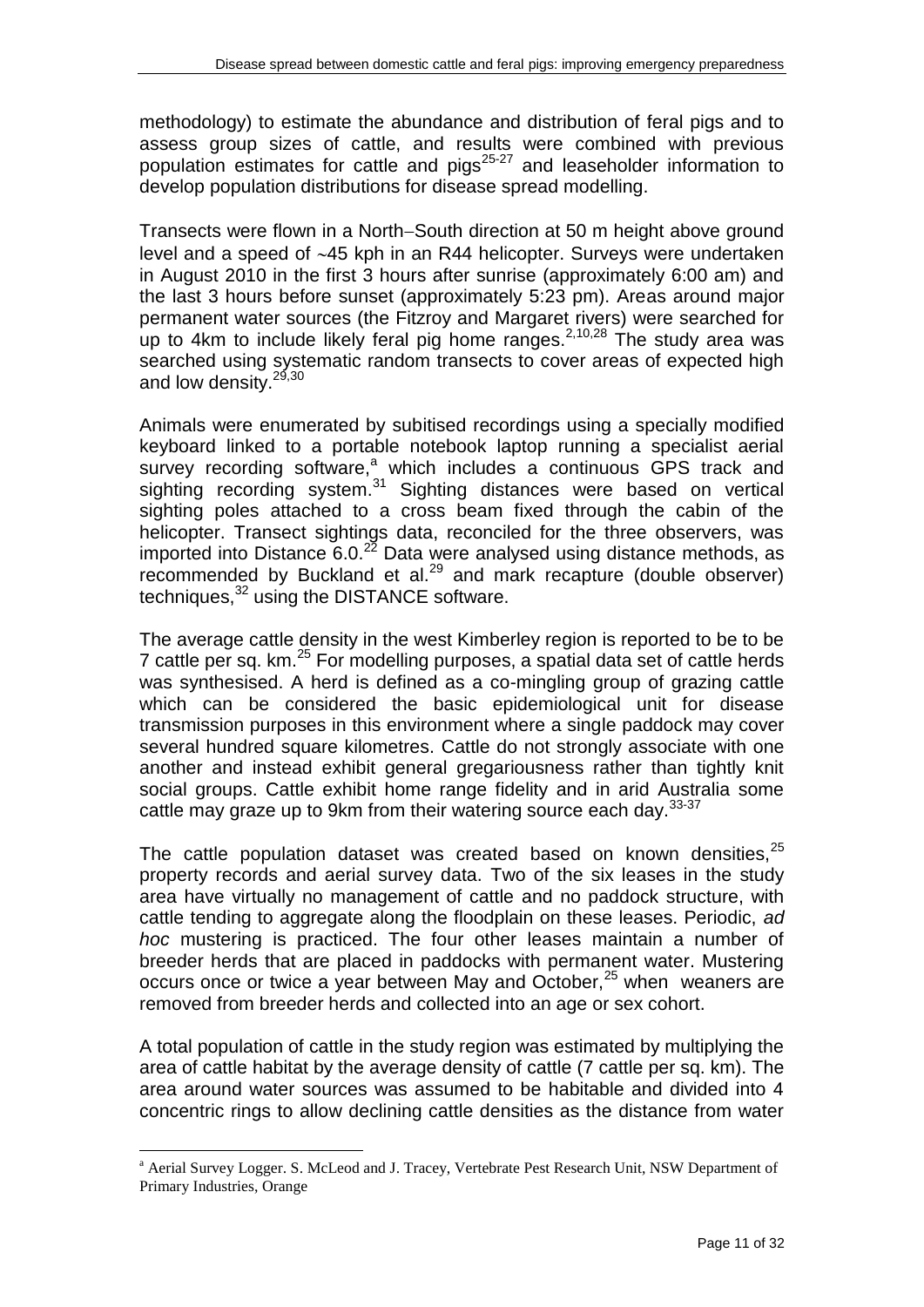increases (see behaviour and management section for justification). These rings were  $0-2$ , 2.1-4, 4.1-6 and 6.1-7.5 km from water. Densities of cattle for each ring were calculated using the arbitrary function  $density = 14 - 2^{\frac{5}{14}}$  $\mathbf{1}$ (where *x* is distance to water) in order to simulate a population that declines in density as distance to water increases. This resulted in densities of 13, 11, 7 and 1 cattle per sq. km for each ring, respectively.

Feral pigs are highly social animals that live predominantly in herds and in close proximity to water sources.  $28,38,27,39-42$  Previously, Cowled et al.<sup>40</sup> used information from the literature to develop a feral pig distribution in the study area. In the current study this distribution was modified based on results of the aerial surveys conducted. This included modified estimates of the overall density of feral pigs in the study area, and the maximum distance pigs were observed from major waterways.

A stochastic spatially explicit micro-simulation model that operates within a GIS was developed. The model was adapted from an approach previously described for modelling CSF incursions in feral pigs in Australia.<sup>40</sup> A statetransition approach is used to represent the infection process and herds (pigs or cattle) may transition through Susceptible-Latent-Infectious-Recovered states. The application was coded in MapBasic®, and implemented in Mapinfo® (available from Pitney Bowes, [http://www.mapinfo.com/products/applications/mapping-and](http://www.mapinfo.com/products/applications/mapping-and-analyticalapplications)[analyticalapplications\)](http://www.mapinfo.com/products/applications/mapping-and-analyticalapplications).

The model takes into account spatial relationships, cattle and feral pig social structures and species ecology and behaviours, including management practices in the case of cattle. Social units (herds) of pigs and cattle are represented individually and all units have an area over which they will move each day (daily home range)

Within the model, pig-to-pig transmission can occur when daily home ranges of infectious and susceptible groups intersect, and the daily probability of infection was assumed to be 0.268. Cattle-to-cattle transmission may occur through the following infection pathways:

- 1. Shared watering points  $-$  assumes that all herds within the same paddock that share a watering point with an infected herd have a daily probability of infection.
- 2. Proximity herds within the same paddock that do not share a watering point may come in 'contact' (as measured by intersecting daily home ranges) also have a probability of infection.
- 3. Indirect contact fomite transmission between cattle herds on the same lease associated with normal management practices.
- 4. Cattle movements seasonal movements that mix and move cattle (for example, turn- off, weaning).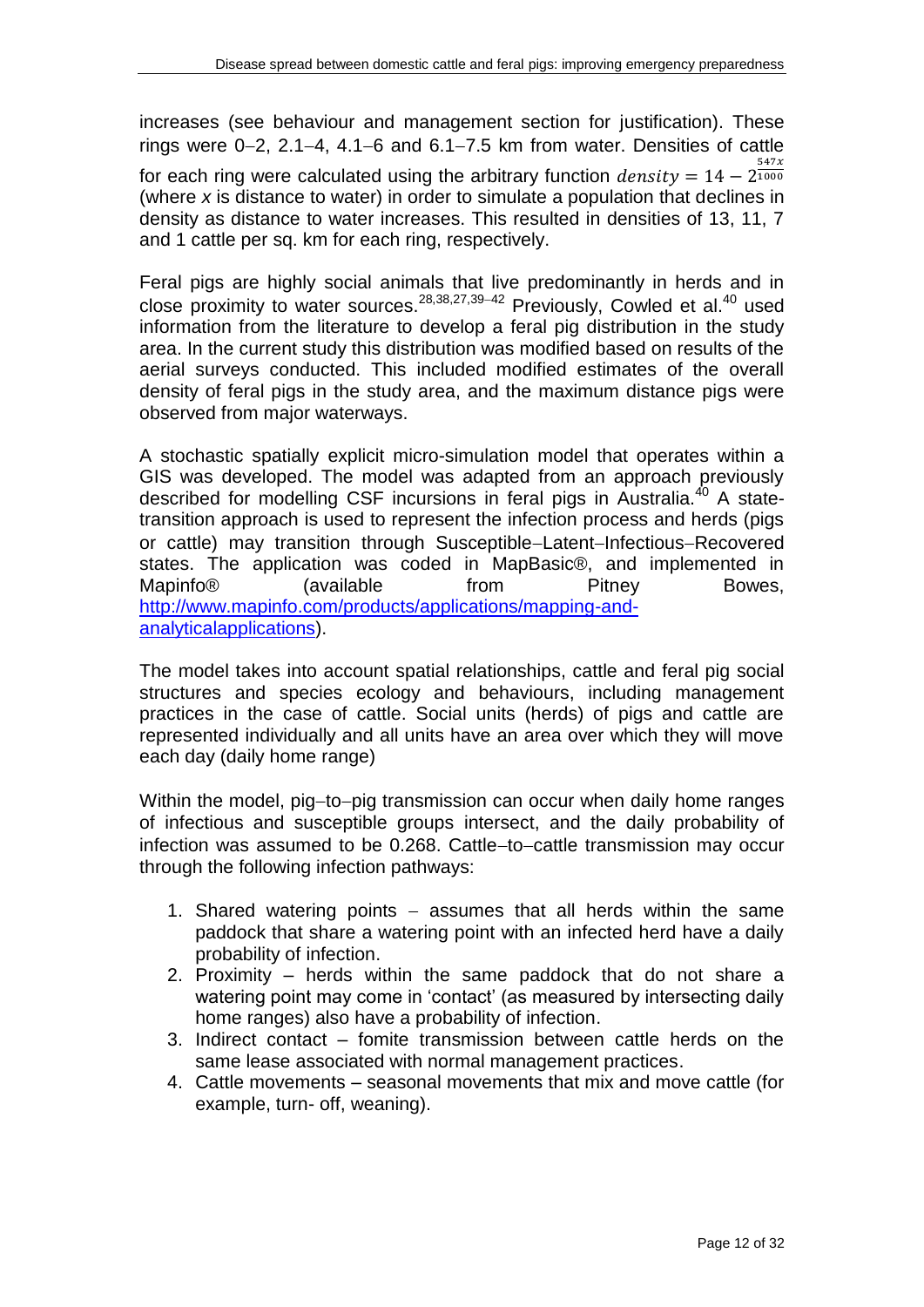The daily probability of infection for these pathways were assumed to be 0.138, 0.049, 0.0014 and 4.75, respectively, based on previous research and expert opinion.<sup>43,44</sup>

Transmission of infection from infectious pig herds to susceptible cattle herds, and from infectious cattle herds to susceptible pig herds, may occur when daily home ranges intersect, proportional to area of intersection, time since the source herd was infected (within-herd prevalence) and size of the source and exposed herds. The risk of infection is higher from pigs to cattle than from cattle to pigs since pigs excrete larger amounts of virus than cattle, and cattle are highly susceptible to infection by inhalation compared to pigs. The assumed daily probability of infection was 0.134 and 0.098, respectively.

Periods of cattle and pig herd latency, infectiousness and immunity were modelled as triangular statistical distributions, as previously described by Ward et al.,<sup>43</sup> based on expert opinion.

The model simulates control measures consistent with Australia's veterinary emergency control plan (AUSVETPLAN) for FMD.<sup>45</sup> This involves quarantine of infected premises and area movement restrictions, tracing of animal movements and surveillance, and culling of infected and exposed animals on infected and dangerous contact premises. Vaccination is unlikely to be considered in this remote area with low stocking rates. In the event that wild animals are found to be infected a wildlife population reduction program would be applied.<sup>46</sup>

Disease control in cattle involves three measures: all direct cattle movements and indirect contact cease after the index case is discovered, surveillance through stock inspections is implemented, and stamping out (destruction and disposal of cattle on infected premises) is carried out. We assumed all infected cattle herds would be detected. The time from onset of clinical signs to reporting was modelled as a triangular statistical distribution (7, 10, 14 days). We assumed that it would take one day to muster and cull cattle in an infected paddock. Because of the very large size of pastoral holdings in the study region we assumed that only cattle in paddocks where infection is found would be destocked. Disease control in feral pigs is based on a control zone of 10 km radius around infected herds that have been detected. Within this zone pig herds are culled, based on the likelihood that individual groups are sighted and culled. We assumed the probability of sighting and culling pig herds in the control zone to be 80%.<sup>47</sup> A 10 km surveillance zone is applied outside the control zone and sampling of herds in the surveillance zone is also undertaken. If new infected cattle or pig herds are detected then control and surveillance activities are expanded appropriately.

We consider initial infection of feral pigs with subsequent transmission within the pig population and between the pig and cattle populations (mixed species infection) to be the most plausible way FMD would be introduced and spread in this region and accordingly this is our *reference scenario*. To investigate the importance of the multi-host system, the potential spread of disease in pig populations only and in cattle populations only (single species infection) were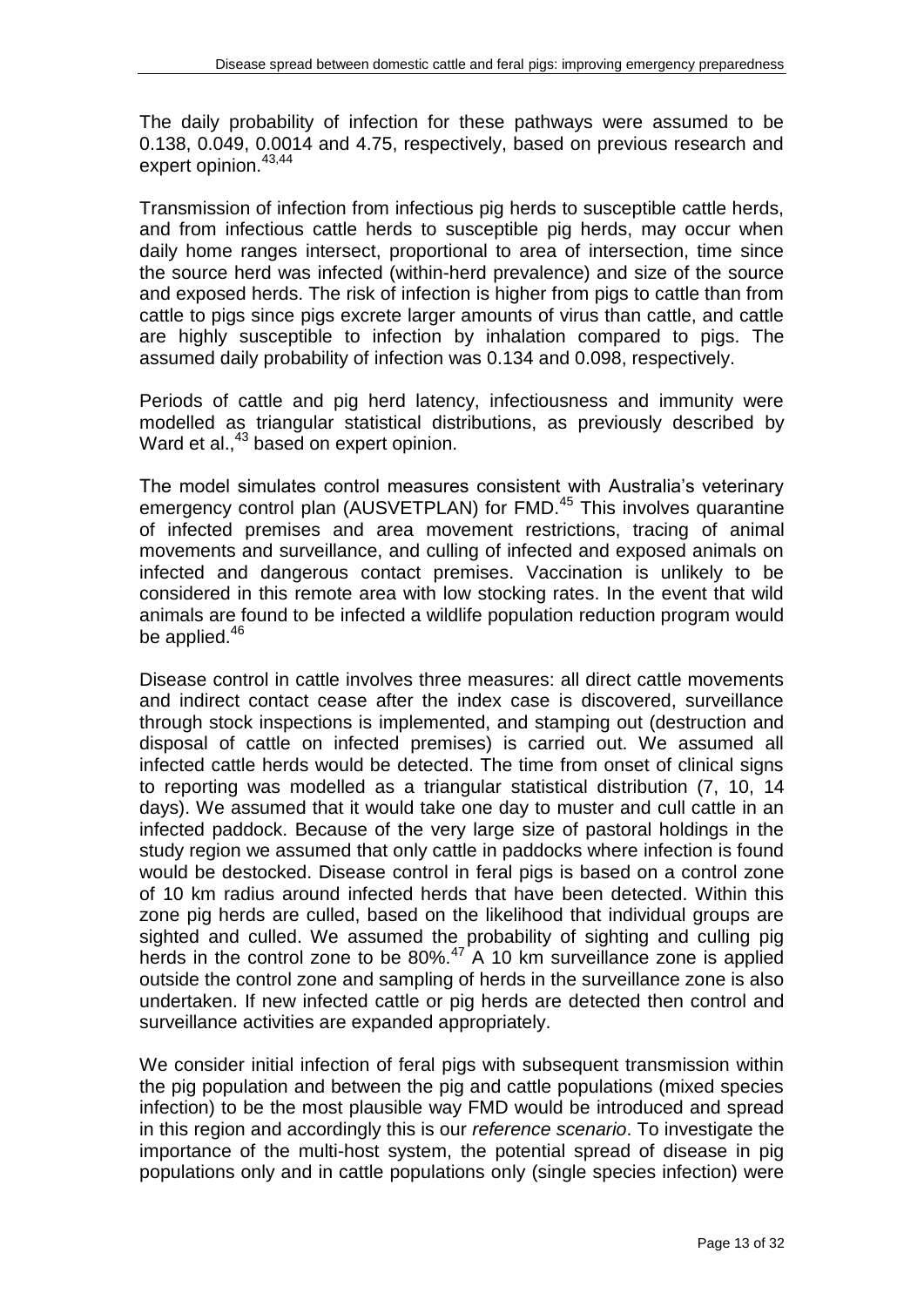simulated separately. To start a simulation FMD virus was introduced to a randomly selected feral pig or cattle herd. Infection was then allowed to spread for 6 months with no control implemented. Two hundred simulations were used for all scenarios.

Given the uncertainty around FMD transmission in this setting  $-$  FMD has never occurred in this region  $-$  a sensitivity analysis of the transmission probabilities was undertaken by halving and doubling the baseline parameter estimates.

In a second set of studies, the effectiveness of control measures was evaluated in a mixed species outbreak using the *reference scenario* (FMD randomly introduced into the pig population with transmission from pig to cattle and cattle to pigs permitted). Disease was assumed to be detected 30, 60 or 90 days after introduction. The effects of targeted control of pigs only, cattle only and pigs plus cattle were separately considered. Again, the model was run for 6 months with 200 simulation runs in each case.

The mean proportion of FMD introductions in which disease established (still spreading at 6 months), the mean number of infected herds at 6 months, the mean incidence rate (number of herds infected per day), the mean total area infected (sq. km) at 6 months and the mean cumulative incidence were calculated for both feral pigs and cattle.

## **4. Results**

## Cattle sampling and analysis

Between 28 May and 1 June, 2011 a total of 496 fecal samples were collected from extensive beef cattle grazing on 3 pastoral leases in the Fitzroy Crossing district (Go Go Station, 346 - 70%; Jubilee Downs, 70 - 14%; Quanbun 80 -16%).

Full access to the leases was available, as well as the history of livestock management in paddocks of interest. A simple random cell selection design was used across the study area to sample cattle. This ensured randomized selection of cattle and unbiased inferences. A helicopter was used and was the most economical and practical means of sampling to ensure the collection of fresh faeces.

Samples were collected from 32 geocoded mobs (median sample size 13, range 1-32) in 27 paddocks (**Figure 1**). The majority of cattle sampled were adults (84%). Some steers (60) and weaners (20) were also sampled. The average weight of cattle in mobs sampled was estimated to be 288 kg. Cattle sampled were on billabongs (51), bores (110), creeks (125) or dams (120), or were not near water sources when sampled (100) (**Figure 2**).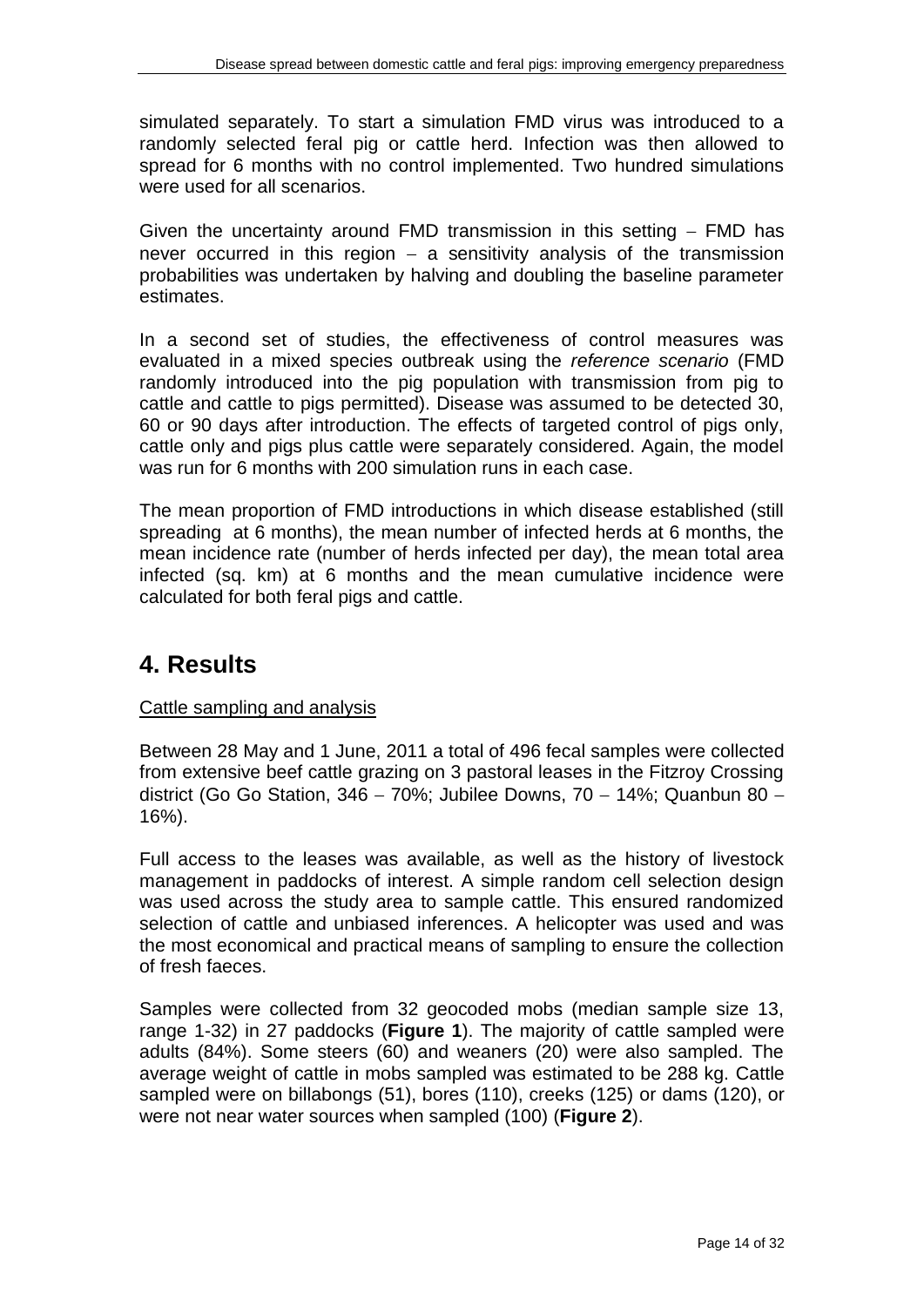

**Figure 1:** Location of study site and sampling locations in the Kimberley region of Western Australia. The yellow dots represent cattle herd sampling locations, whilst the red dots represent previously sampled feral pig herds.

Fecal samples were transported to Elizabeth MacArthur Agricultural Institute within 72 hours and cultured for *Salmonella* using standard microbiological techniques. Confirmed colonies of *Salmonella* were then forwarded to the National Reference Laboratory, Adelaide, for serotyping. Genotype analysis (pulsed‐field gel electrophoresis) was undertaken.

*Salmonella* was isolated from 10 samples (2.02%; 95% CI, 1.03-3.80). From one sample, two different serotypes of *Salmonella* (Bukavu and Chester) were identified. S Chester was isolated from 3 samples. The serovars isolated in this study are shown in **Table 1**.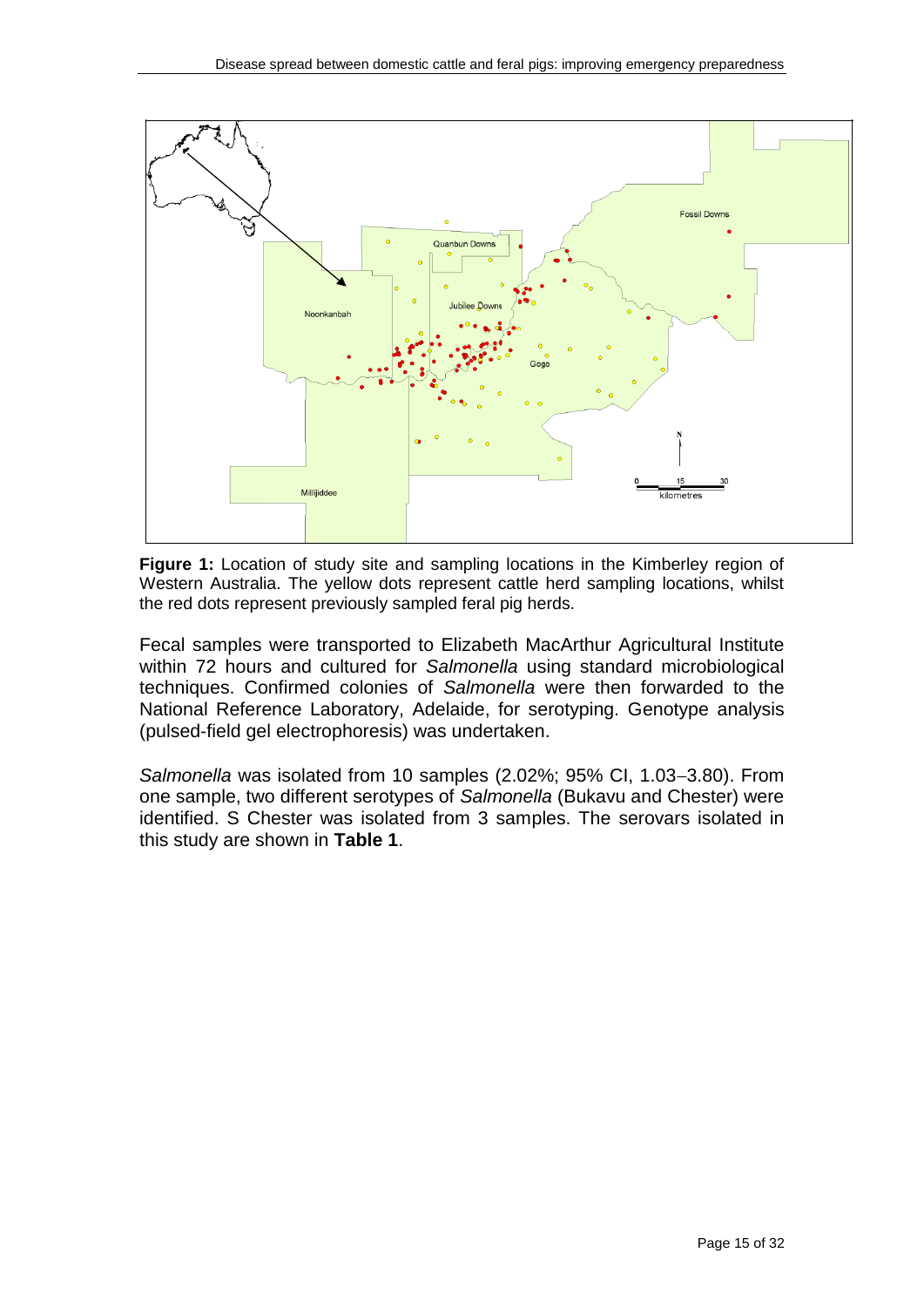| Salmonella serovar                                                                                                            | Number isolated |  |  |  |  |
|-------------------------------------------------------------------------------------------------------------------------------|-----------------|--|--|--|--|
| <b>Bukavu</b><br>Chester (3)<br><b>Montevideo</b><br>Orion<br>Reading<br><b>Rubislaw</b><br>Treforest<br>Urbana<br>Wandsworth | з               |  |  |  |  |

**Table 1**: Salmonella serovar isolated from 496 grazing cattle in the Kimberley region of northwestern Australia.

*Salmonella* was isolated from GoGo (5; 1.45%), Quanbun (3; 3.75%) and Jubilee (2; 2.86%) leases (**Figure 2**).

*Salmonella* was isolated from two samples each from two mobs (prevalence 20%). In the remaining positive mobs, prevalence ranged from 5 to 10%.

Samples collected from mobs on bores or dams (9/221; 4.07%) were more likely to be *Salmonella* positive than those from mobs on billabongs and creeks (1/165; 0.61%) or not on a water source (0/100), P = 0.0383.



**Figure 2:** Location of cattle mobs sampled for *Salmonella*, Fitzroy River district (open circles) and locations at which *Salmonella* was detected (closed circles).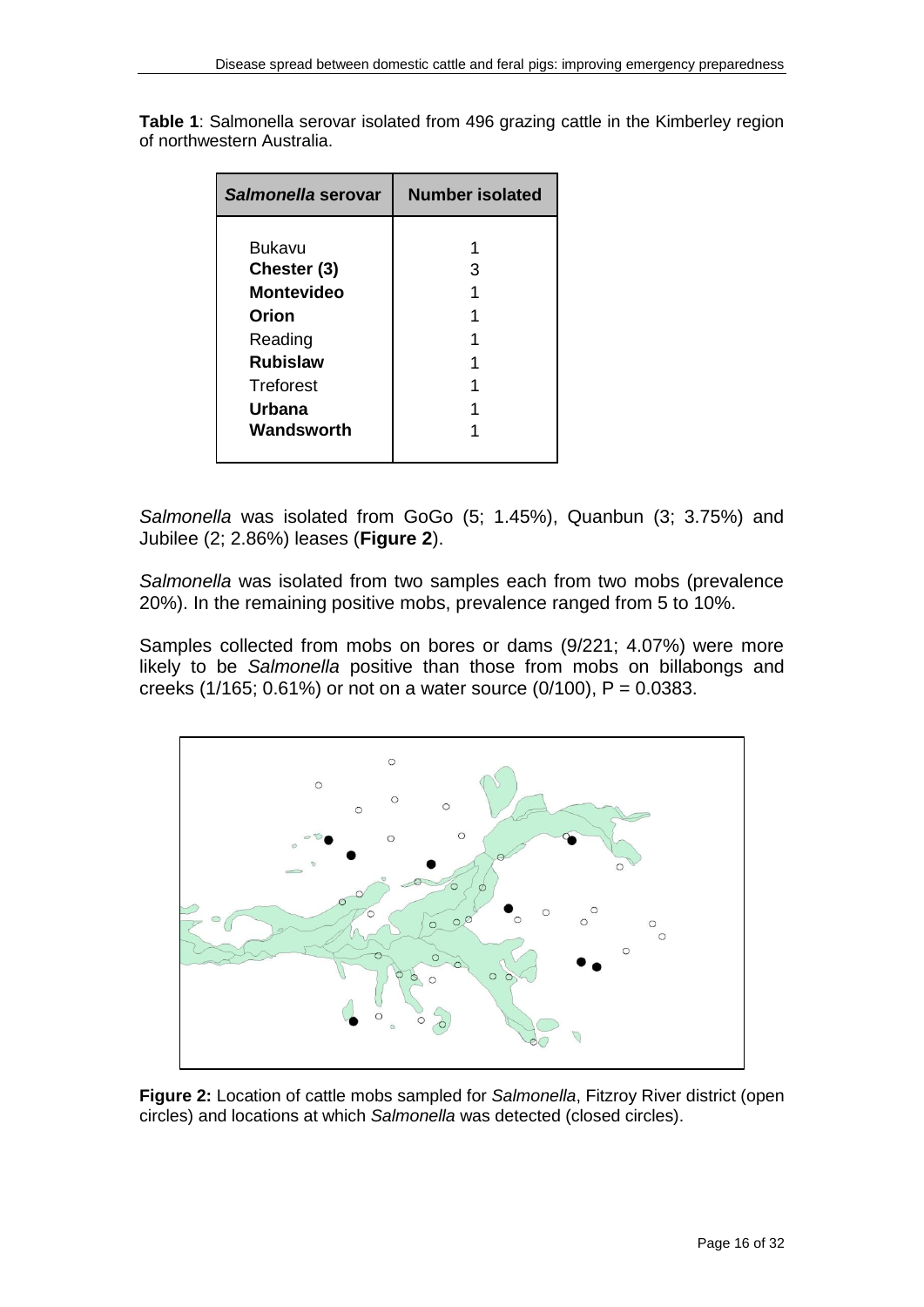Of the 9 different serotypes isolated from cattle, 6 of the same serotypes were isolated from feral pigs (number of pigs), either from fecal samples or mesenteric lymph nodes: Chester (2), Montevideo (6), Orion (1), Rubislaw (2), Urbana (1) and Wandsworth (1). No spatial overlap between *Salmonella* positive cattle mobs and feral pigs locations at which these same serotypes were isolated was apparent (**Figure 3**).



**Figure 3:** Location of cattle mobs, Fitzroy River district, from which *Salmonella* was isolated (closed circles) and locations at which the same *Salmonella* serotypes (Chester, Montevideo, Orion, Rubislaw, Urbana and Wandsworth) were isolated from feral pigs (stars).

**Table 2** shows a comparison of the 6 serotyes isolated from cattle in common with pig isolates: Chester (2 pig isolates), Montevideo (6), Orion (1), Rubislaw (2), Urbana (1) and Wandsworth (1).

Cattle serotypes were matched with corresponding pig serotypes and genetic similarity was determined, based on pulsed field electrophoresis (PFGE) analysis (**Table 2**). The average similarity was 76.51% (95% CI, 73.65−79.37), compared to the average similarity of all cattle and pig serotypes ( $n = 299$ ) of 51.98%. However, when compared to the average similarity for these specific serovars isolated from pigs only (**Table 3**), 4 of the serovars (Salmonella Chester, Montevideo, Urbana and Wandsworth) were more similar (range 4.12−13.34%) in the pig−pig comparison than the cattle−pig comparison. For only two serovars (*Salmonella* Orion and Rubislaw) were the pig−pig comparisons less similar (2.27 and 3.88%) than the cattle−pig comparisons.

Overall, no evidence was found to suggest direct transmission of *Salmonella* between feral pigs and cattle co-grazing in the study area.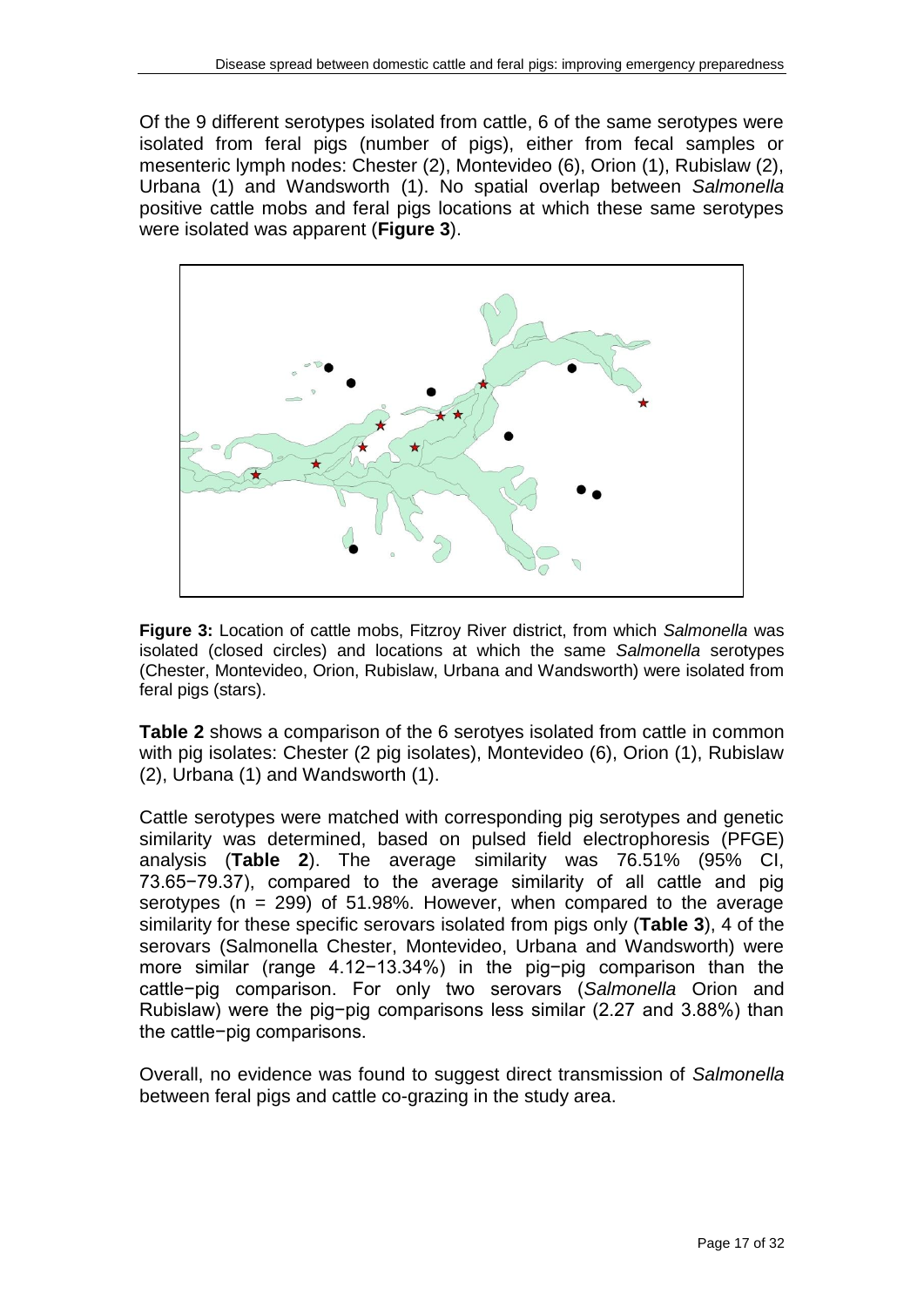|         |  |  |  |  |  | <b>Table 2:</b> Comparisons between cattle and feral pig isolates of Salmonella of the |  |
|---------|--|--|--|--|--|----------------------------------------------------------------------------------------|--|
|         |  |  |  |  |  | same serotypes, showing genetic similarity measured by pulsed field electrophoresis    |  |
| (PFGE). |  |  |  |  |  |                                                                                        |  |

|     | <b>Cattle</b>   |     | Pig             |               |                   |
|-----|-----------------|-----|-----------------|---------------|-------------------|
| ID  | <b>Serotype</b> | ID  | <b>Serotype</b> | <b>Tissue</b> | <b>Similarity</b> |
|     |                 |     |                 |               |                   |
| 28  | Chester         | 39  | Chester         | Faecal        | 76.93             |
| 28  | Chester         | 40  | Chester         | <b>MLN</b>    | 83.33             |
| 28  | Chester         | 175 | Chester         | Faecal        | 88.89             |
| 32  | Chester         | 39  | Chester         | Faecal        | 85.72             |
| 32  | Chester         | 40  | Chester         | <b>MLN</b>    | 76.93             |
| 32  | Chester         | 175 | Chester         | Faecal        | 81.49             |
| 384 | Chester         | 39  | Chester         | Faecal        | 76.93             |
| 384 | Chester         | 40  | Chester         | <b>MLN</b>    | 80.01             |
| 384 | Chester         | 175 | Chester         | Faecal        | 74.08             |
| 440 | Montevideo      | 72  | Montevideo      | Faecal        | 83.33             |
| 440 | Montevideo      | 73  | Montevideo      | Faecal        | 81.49             |
| 440 | Montevideo      | 74  | Montevideo      | Faecal        | 81.49             |
| 440 | Montevideo      | 75  | Montevideo      | Faecal        | 75.00             |
| 440 | Montevideo      | 76  | Montevideo      | Faecal        | 81.49             |
| 440 | Montevideo      | 77  | Montevideo      | Faecal        | 81.49             |
| 440 | Montevideo      | 216 | Montevideo      | Faecal        | 88.89             |
| 440 | Montevideo      | 217 | Montevideo      | Faecal        | 88.89             |
| 440 | Montevideo      | 218 | Montevideo      | Faecal        | 81.49             |
| 440 | Montevideo      | 277 | Montevideo      | Faecal        | 84.62             |
| 440 | Montevideo      | 278 | Montevideo      | Faecal        | 84.62             |
| 398 | Orion           | 259 | Orion           | Faecal        | 86.96             |
| 398 | Orion           | 275 | Orion           | Faecal        | 58.33             |
| 437 | Rubislaw        | 251 | Rubislaw        | Faecal        | 78.26             |
| 15  | Urbana          | 128 | Urbana          | <b>MLN</b>    | 69.23             |
| 15  | Urbana          | 165 | Urbana          | Faecal        | 59.26             |
| 15  | Urbana          | 191 | Urbana          | Faecal        | 59.26             |
| 15  | Urbana          | 226 | Urbana          | Faecal        | 83.33             |
| 15  | Urbana          | 246 | Urbana          | Faecal        | 76.93             |
| 15  | Urbana          | 257 | Urbana          | Faecal        | 75.00             |
| 15  | Urbana          | 268 | Urbana          | Faecal        | 75.00             |
| 231 | Wandsworth      | 129 | Wandsworth      | Faecal        | 72.73             |
| 231 | Wandsworth      | 135 | Wandsworth      | Faecal        | 83.33             |
| 231 | Wandsworth      | 190 | Wandsworth      | Faecal        | 66.67             |
| 231 | Wandsworth      | 265 | Wandsworth      | Faecal        | 73.33             |
| 231 | Wandsworth      | 276 | Wandsworth      | Faecal        | 66.67             |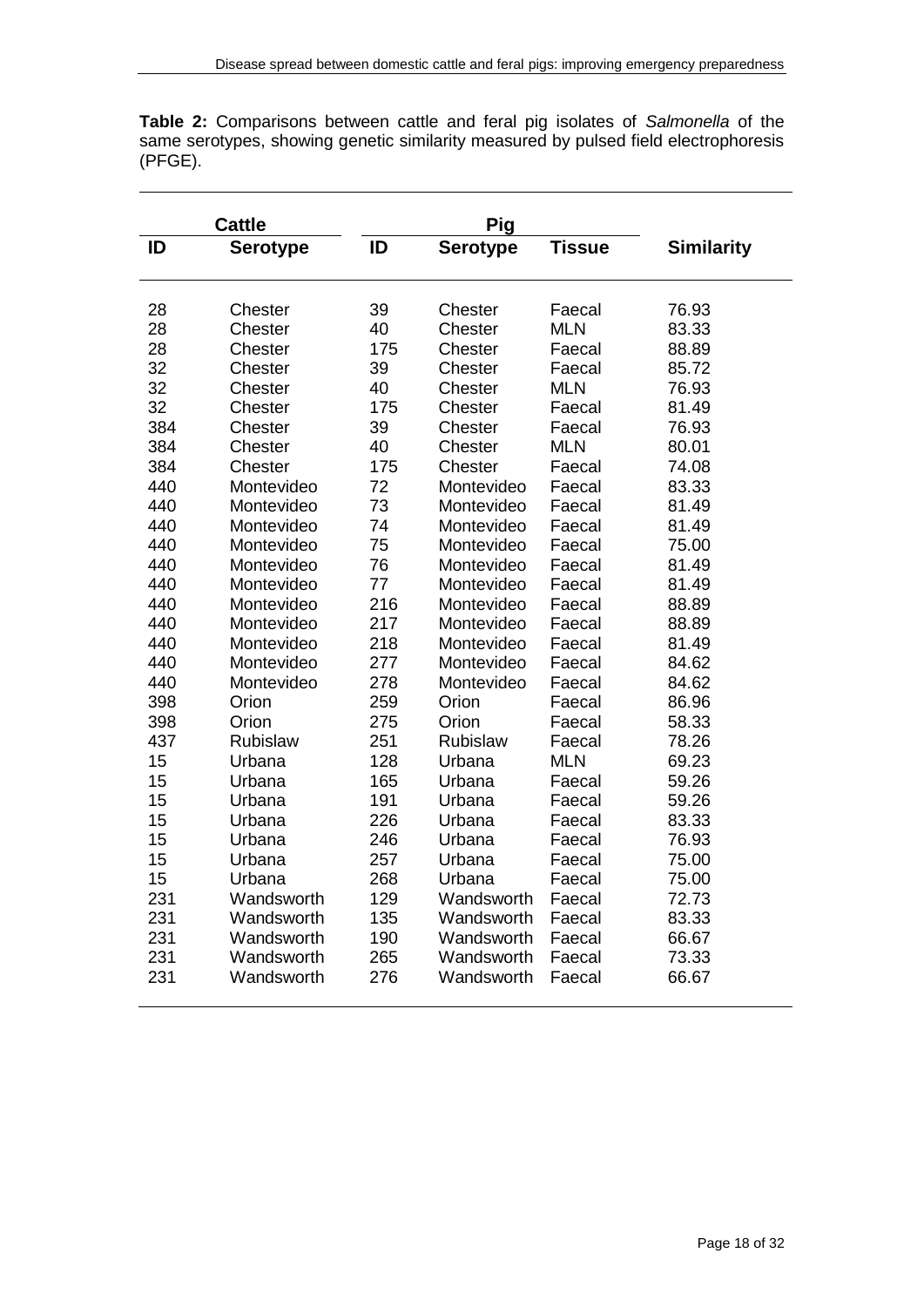| <b>Serovar</b>  | $c$ attle – pig    | $pig - pig$ | <b>Difference</b> |
|-----------------|--------------------|-------------|-------------------|
| <b>Chester</b>  | 80.48 $\downarrow$ | 84.60       | $-412$            |
| Montevideo      | 82.98 ↓            | 96.32       | $-13.34$          |
| Orion           | 72.65 ↑            | 68.77       | $+3.88$           |
| <b>Rubislaw</b> | 78.26 ↑            | 75.99       | $+2.27$           |
| Urbana          | 71.14 $\downarrow$ | 80.52       | $-9.38$           |
| Wandsworth      | 72.55 ↓            | 81.42       | $-8.87$           |

**Table 3:** Comparisons between cattle−pig and pig−pig isolates of *Salmonella* of the same serotypes. Average genetic similarity measured by pulsed field electrophoresis (PFGE) is shown for each serotype for both comparison type.

#### Feral pig sampling and analysis

Feral pig sampling was completed in October 2010 and feral pig genotyping was completed in October 2011. In total 543 feral pig genotypes were analysed across 14 loci. The median pairwise pig genetic dissimilarity was 39  $(IR: 35-46.$  range:  $7-71$ ). The sampled population was remarkably genetically homogenous.<sup>28</sup>

#### Disease spread modelling

During aerial surveys, 1263 cattle herds were observed. The median herd size was 4 cattle  $(Q1-Q3: 2-10)$  with a range of 1 to approximately 1000 cattle. Cattle herd sizes observed during aerial surveys resembled a Poisson or negative binomial distribution with a mean of 1, although over dispersion was also evident. Cattle herd sizes were arbitrarily simulated using a Poisson distribution (20% of herds, mean=1), a uniform distribution (0.5% of herds 1-1000) and a BetaPert distribution (79.5% of herds, lowest=1, most likely=3, highest=40) to derive a probability distribution that visually resembled that observed during the aerial survey. These herds were then randomly distributed across the study area, although care was taken to distribute them in concentric rings around waterways according to the densities derived above. The study area was estimated to contain approximately 79,400 cattle in 8,231 functional herds in 84 paddocks covering the 6 pastoral leases.

Overall, a total of 208 feral pigs in 48 groups were counted in the aerial survey, an estimated density of 0.62-1.68 feral pigs per sq. km. Assuming 1 pig per sq. km of suitable habitat for the entire aerial survey area (6,818 sq. km), 1190 pigs located in 275 functional herds was used in disease spread modelling.

In the mixed species infections, outbreaks of FMD were predicted to establish and still be spreading at 6 months in  $75-81$  % of introductions, with larger outbreaks being seen when disease was introduced via the pig population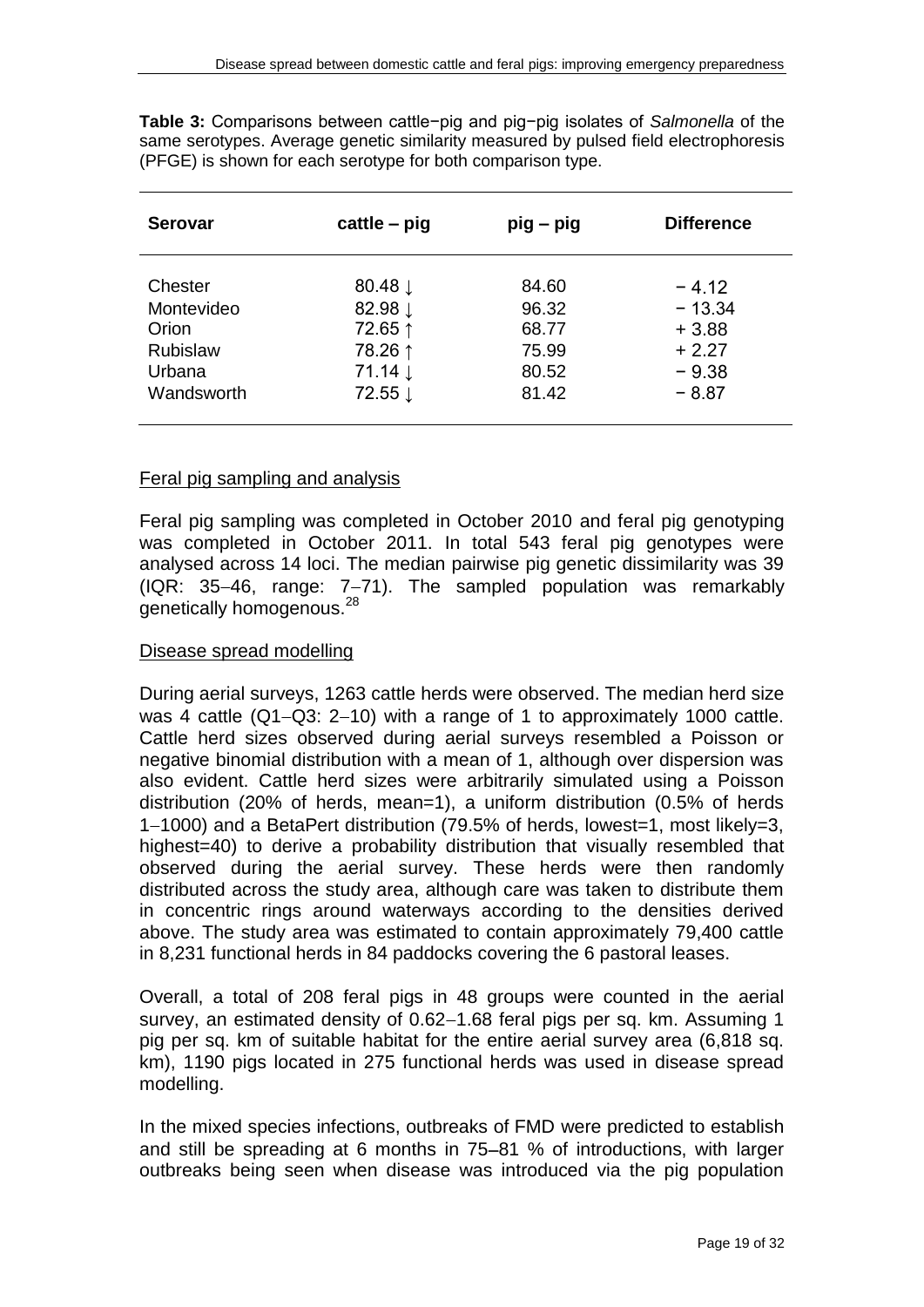(*reference scenario*) (**Table 4**). A typical example of a disease outbreak simulation is shown in **Figure 4**. Smaller outbreaks were seen in the single species scenarios. In the cattle only scenario, FMD was also likely to establish and spread, with infection still active at 6 months in 62% or runs. In contrast, in the pig only scenario, FMD inevitably died out without intervention. The median survival time was only 19 days (95% prediction interval, 12–52). In 64.5% of runs infection did not spread beyond the initial infected herd, compared to 4.5% of runs in the cattle only scenario.

The largest outbreaks in both cattle and pigs (herds infected and cumulative incidence) and area infected occurred in the *reference scenario* (**Table 4)**: a median of 2941 (95% PI, 1–5658) cattle herds were predicted to be infected across an area of 5634 sq. km (95% PI, 0–9259). Cumulative incidence of infection for cattle herds was 35.7% (95% PI, 0-72.9). In addition, there was a median of 87 (95% PI, 1-186) pig herds infected with a cumulative incidence of 31.5% (95% PI, 0.3-67.6). Mixed species infection initiated in the cattle population was slightly smaller. For cattle only outbreaks, fewer herds were infected: median cumulative incidence 14.9% (95% PI, 0-60.7). In contrast to the mixed and cattle only scenarios, for the pig only outbreaks there was very little spread: median cumulative incidence 0.4% (95% PI, 0.4-1.5).

Not surprisingly, increasing the value of the epidemiological transmission parameters for the *reference scenario* resulted in a greater proportion of epidemics establishing—91% compared to 81% for the baseline parameters (**Table 5**). It also resulted in a larger epidemic size, particularly for the predicted number of herds infected and size of area infected (1.5-2.1 fold increases). Conversely, decreasing transmission parameters reduced the proportion of epidemics that established and spread (57%), and reduced the number of infected herds and size of the area infected (**Table 5**).

A control strategy targeting feral pigs only was not predicted to be successful. Assuming FMD was detected 30 days after introduction, in a control program focused only on feral pigs, but involving cattle, 39% of outbreaks would still be active at 6 months (**Table 6**). A control program focused on cattle only, or including both cattle and pigs, always resulted in eradication within 6 months. Compared to control targeting pigs only, targeting both pigs and cattle resulted in larger control areas, a similar number of pig herds culled but a greater likelihood of eradicating the disease (100% compared to 61%) with an average 69-day reduction in the time needed to control an outbreak (**Table 6**). Compared to control targeting cattle only, targeting both pigs and cattle resulted in shorter outbreaks (on average a 7-day reduction), fewer cattle herds culled and a smaller control area (**Table 6**). Even with delayed detection (at 60 days and 90 days), a control strategy in which both cattle and pigs were targeted minimised the time to eradication and number of cattle culled (data not shown).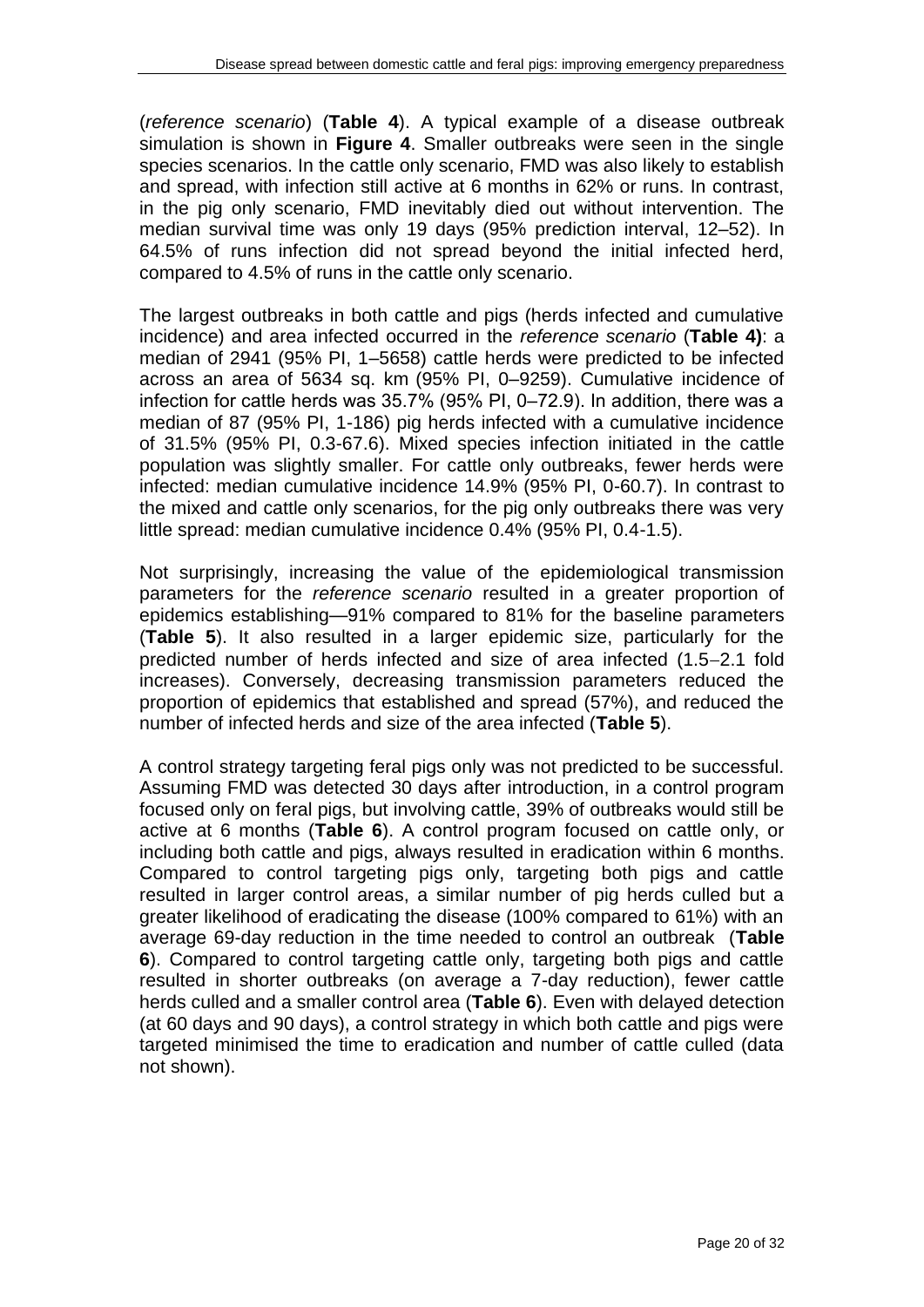**Table 4:** Predictions from a model simulating infection of extensively managed cattle and feral pigs by FMD virus in north-west Australia, based on different assumptions regarding intra- and inter-species disease transmission. No disease control was assumed and the model was simulated for 200 iterations for 180 days for each experiment.

|                  |            | Cattle                                |                      |                                      | <b>Pigs</b>              |                  |                         |  |
|------------------|------------|---------------------------------------|----------------------|--------------------------------------|--------------------------|------------------|-------------------------|--|
| Experiment       | Outbreaks* | <b>Herds</b><br>infected <sup>T</sup> | Area<br>infected $‡$ | Cumulative<br>incidence <sup>§</sup> | <b>Herds</b><br>infected | Area<br>infected | Cumulative<br>incidence |  |
| Pig-to-cattle"   | 81         | 2941 $(0-6000)^{\#}$                  | 5634 (0-9259)        | 35.7 (0-72.9)                        | 87 (1-186)               | 3205 (0-5634)    | $31.5(0.3-67.6)$        |  |
| Cattle-to-pig    | 75         | 2373 (1-5658)                         | 4645 (0-8724)        | 28.9 (0.1-68.7)                      | 79 (0-170)               | 2506 (0-5501)    | $28.5(0-61.8)$          |  |
| Cattle-to-cattle | 62         | 1223 (1-5001)                         | 2585 (0-7945)        | $14.9(0-60.7)$                       |                          |                  |                         |  |
| Pig-to-pig       |            |                                       |                      |                                      | $1(1-4)$                 | $0(0-3)$         | $0.4(0.4-1.5)$          |  |

\* proportion (%) of all simulations in which a single point introduction leads to disease transmission still occurring at 6 months

† total number of herds infected throughout the simulation

‡ area (sq. km) of a minimum convex hull (MCH) established around every infected herd throughout the epidemic. NB a MCH requires at least three points.

 $\S$  proportion (%) of herds infected, the total number of infected herds ÷ total herds in contiguous population

ıı reference scenario

# median (95% prediction interval)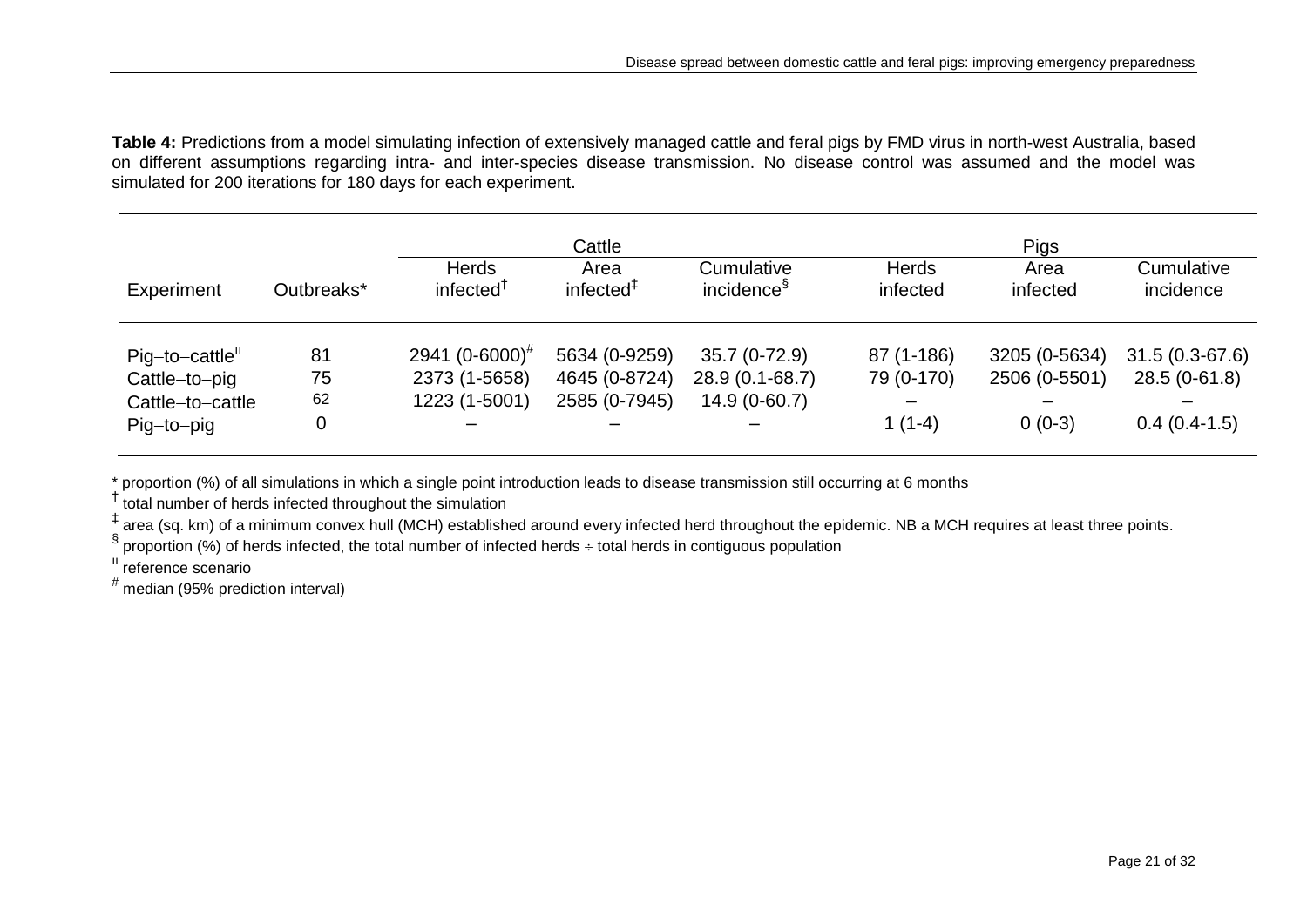**Table 5:** Predictions from a model simulating infection of extensively managed cattle and feral pigs by FMD virus in north-west Australia, based on different assumptions regarding intra- and inter-species disease transmission. Sensitivity analysis of the reference scenario (FMD introduction in a randomly selected pig herd, transmission between pig herds, pig herds to cattle herds and between cattle herds; and no disease control) was performed by halving and doubling the baseline transmission.

|                                 |            | Cattle                                |                      |                                      | <b>Pigs</b>              |                  |                         |  |
|---------------------------------|------------|---------------------------------------|----------------------|--------------------------------------|--------------------------|------------------|-------------------------|--|
| Experiment                      | Outbreaks* | <b>Herds</b><br>infected <sup>1</sup> | Area<br>infected $†$ | Cumulative<br>incidence <sup>§</sup> | <b>Herds</b><br>infected | Area<br>infected | Cumulative<br>incidence |  |
| <b>Baseline</b><br>transmission | 81         | $2941 (0 - 6000)$ "                   | 5634 (0-9259)        | $35.7(0-72.9)$                       | 87 (1-186)               | 3205 (0-5634)    | 31.5 (0.4-67.6)         |  |
| Half<br>transmission            | 57         | 626 (0-4093)                          | 1055 (0-6662)        | $7.6(0-49.7)$                        | $12(1-118)$              | 263 (0-4218)     | $4.3(0.4 - 42.7)$       |  |
| Double<br>transmission          | 91         | 5902 (0-7419)                         | 8469 (0-10469)       | 71.7 (0-90.1)                        | 183 (1-222)              | 5098 (0-6923)    | 66.5 (0.4-80.7)         |  |

\* proportion (%) of all simulations in which a single point introduction leads to disease transmission still occurring at 6 months

† total number of herds infected throughout the simulation

‡ area (sq. km) of a minimum convex hull (MCH) established around every infected herd throughout the epidemic. NB a MCH requires at least three points.

§ proportion (%) of herds infected, the total number of infected herds ÷ total herds in contiguous population

 $<sup>1</sup>$  median (95% prediction interval)</sup>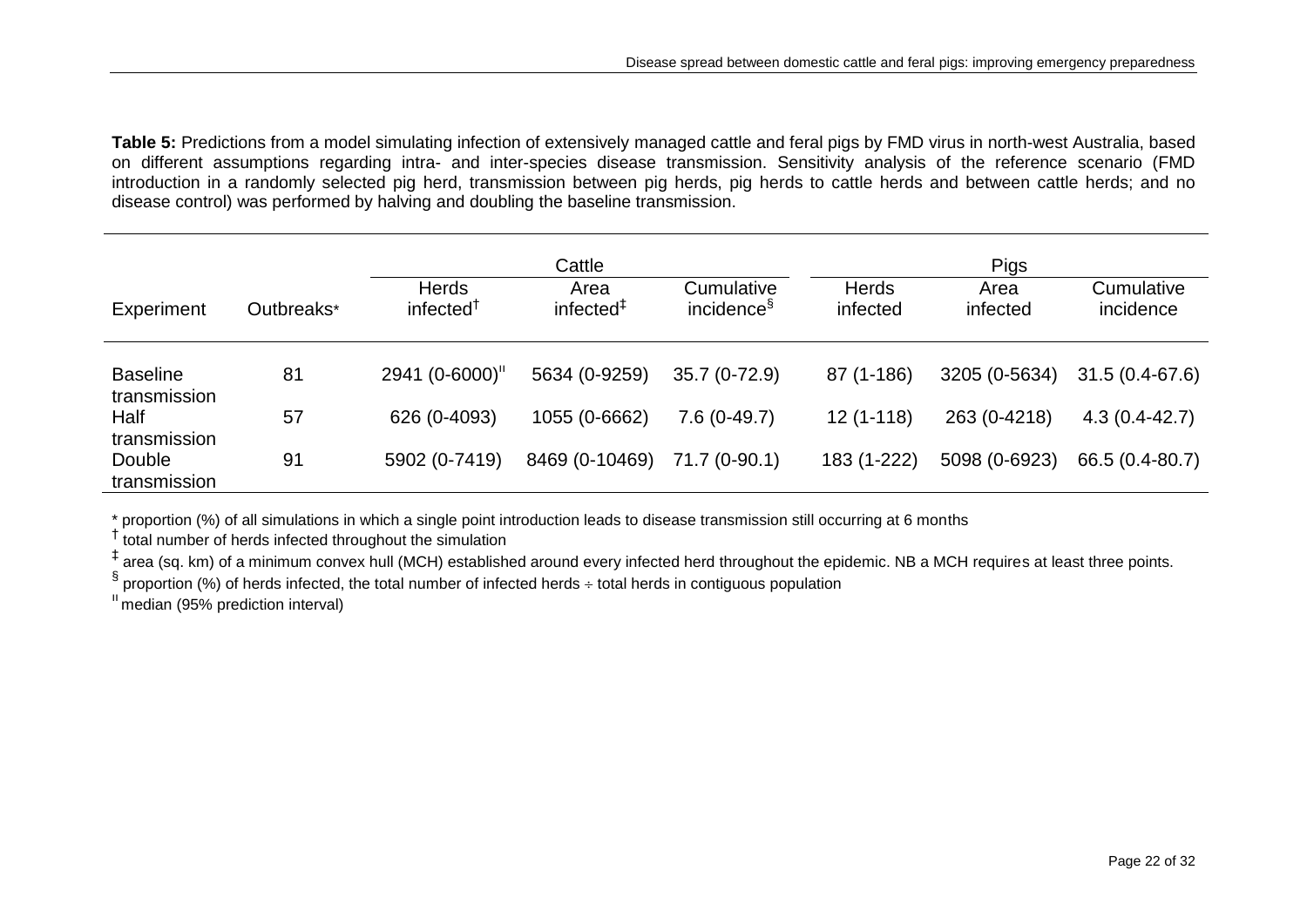**Table 6:** Predictions from a model simulating infection of extensively managed cattle and feral pigs by FMD virus in north-west Australia, using three different disease control strategies: culling pigs only, cattle only or cattle and pigs using the reference scenario (FMD introduction in a randomly selected pig herd, transmission between pig herds, pig herds to cattle herds and between cattle herds). The model was simulated for 200 iterations for 180 days for each scenario, and disease detection was assumed to occur at day 30. Note that disease died out before 30 days (without any intervention) in 21 out of 200 runs.

|                                                          | Control strategy |                        |                 |  |  |
|----------------------------------------------------------|------------------|------------------------|-----------------|--|--|
| <b>Metric</b>                                            | Pigs only        | Cattle only            | Cattle and pigs |  |  |
|                                                          |                  |                        |                 |  |  |
| Probability of eradication*                              | 60.9%            | 100%                   | 100%            |  |  |
| Time to eradication<br>$(days)^{\dagger}$                | $111(52 - 174)$  | $49(31 - 105)$         | $42(31 - 74)$   |  |  |
| Control area (sq $km$ ) <sup><math>\ddagger</math></sup> | 146 (6-359)      | 335 (60-1079)          | 283 (55-1021)   |  |  |
| Cattle herds culled                                      |                  | 349 (83-941            | 329 (71-902)    |  |  |
| Total cattle culled                                      |                  | 3332<br>$(730 - 9986)$ | 3264 (730-8529) |  |  |
| Pig herds culled                                         | $20(3-49)$       |                        | $20(0-71)$      |  |  |

\* when eradication was achieved

<sup>†</sup> days until outbreak controlled: how many days from introduction until there are no infected cattle or pigs left (or if infection still present at 180 days, outbreak uncontrolled) ‡ area (sq. km) of a minimum convex hull established around every infected herd throughout the epidemic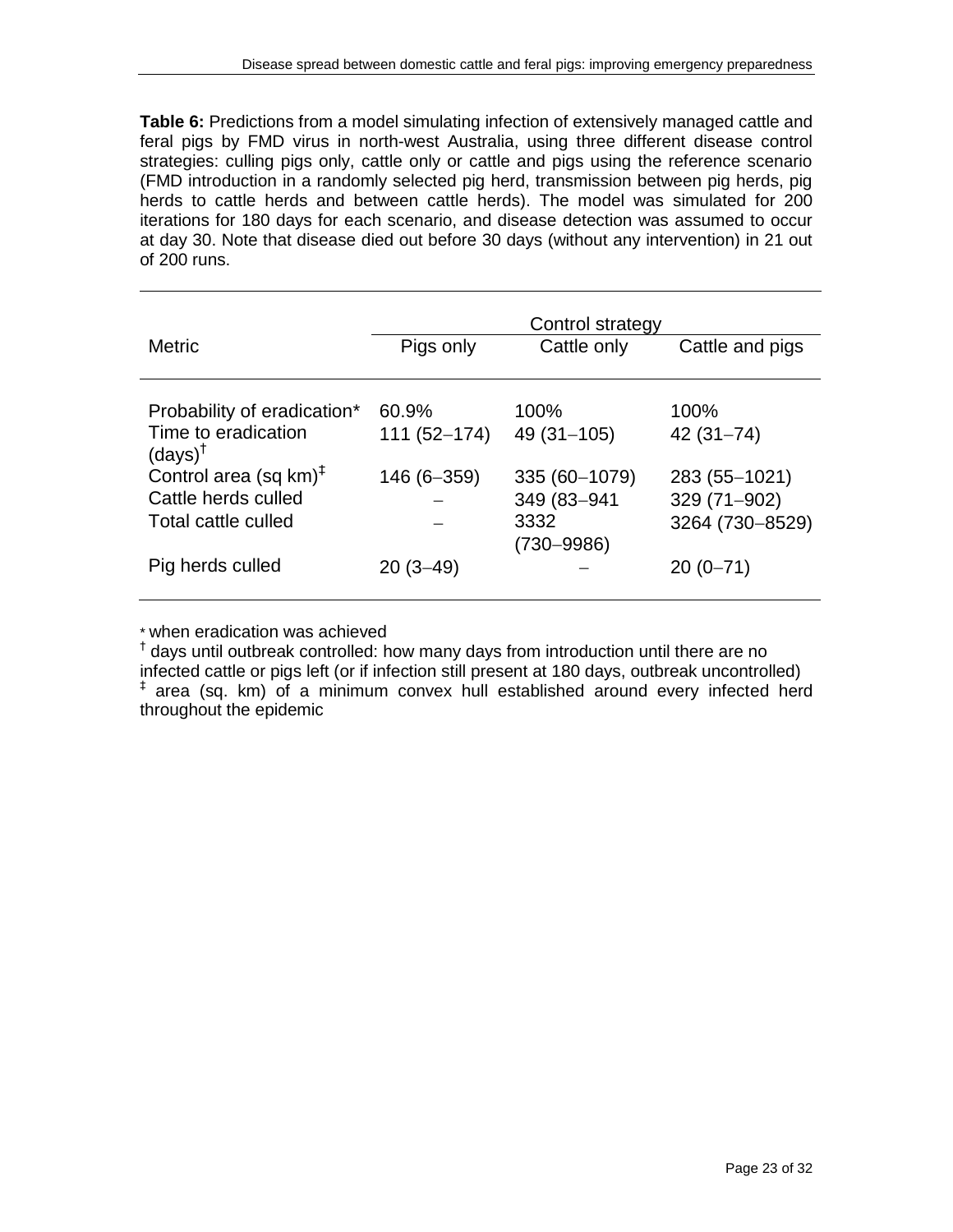

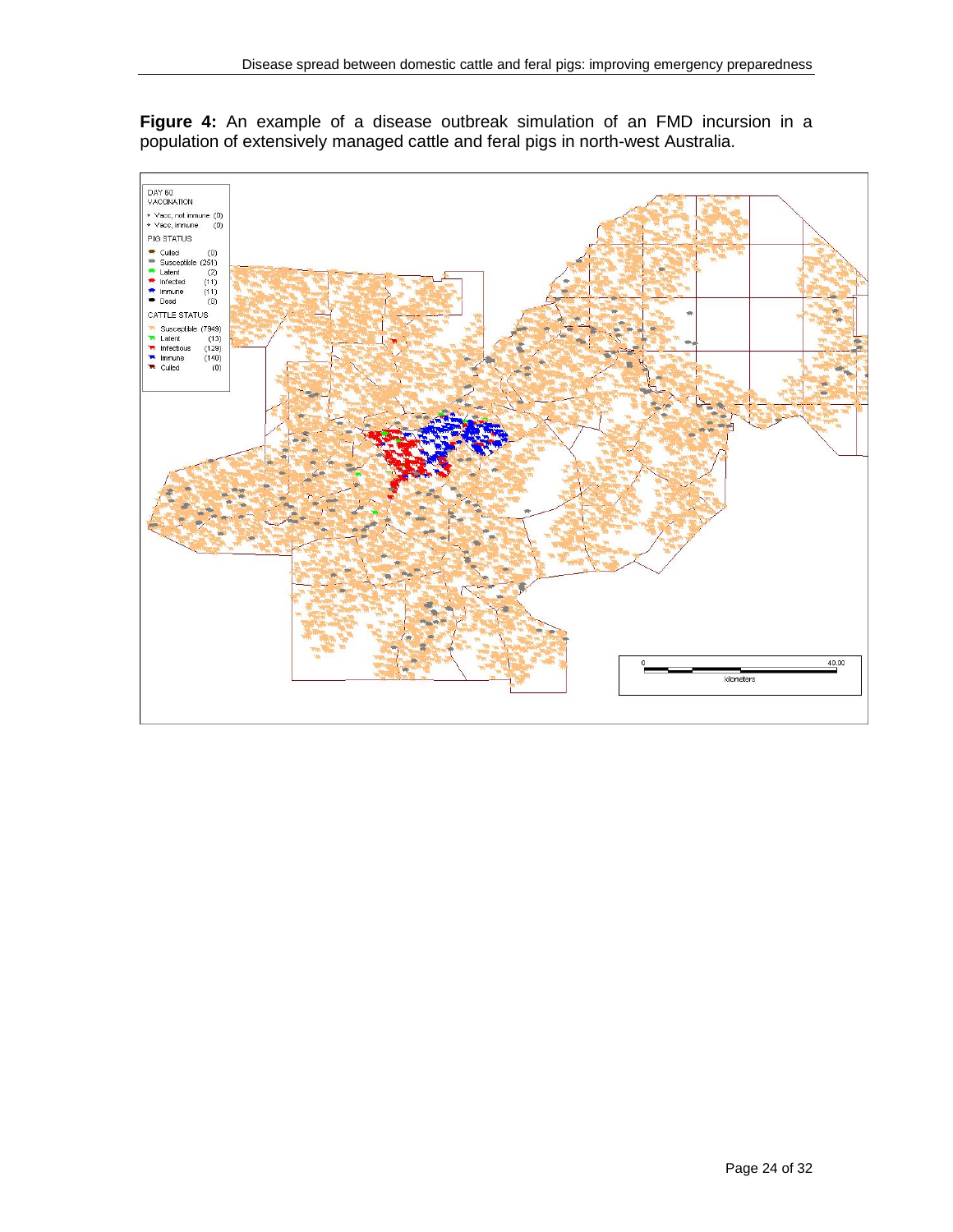# **5. Discussion/conclusion**

Cattle *Salmonella* prevalence within the study area of Fitzroy Crossing was found to be much lower than the feral pig prevalence (~38%). In addition, cattle *Salmonella* isolates were more commonly from areas without feral pigs, but conversely, from high density cattle populations on artificial water sources. No obvious associations were identified between the cattle serotypes and those isolated from the co-grazing feral pig population in this study area. Pulsed-field gel electrophoresis analysis confirmed this observation.

The feral pig population in the study area was found to be remarkably homogenous, and unlike other pig populations studied in Australia (for example see Hampton et al.<sup>21</sup> and Cowled et al.<sup>19</sup>). In addition, aerial surveys revealed that its density was lower than previously suspected, and that the spatial distribution was disjointed, focused on areas of water and rich in natural resources. This has implications for our understanding of how an incursion of FMD might behave in such an environment.

Based on field studies of the interaction between domestic cattle and feral pigs in the Kimberley region, the potential spread and control options for an FMD incursion in northern Australia were investigated, using a disease spread model. Depopulation of feral pigs only was not predicted to be successful. Movement standstill, surveillance and depopulation of cattle only would successfully eradicate the disease. However, control targeting both feral pigs and cattle would result in smaller outbreaks. If FMD is controlled in cattle, then it is likely to be selflimiting in feral pigs. To eradicate an FMD incursion as quickly as possible, both feral pigs and cattle should be targeted.

This study has demonstrated that a different disease pattern will occur in a twospecies disease ecosystem than will be seen if each species is considered in isolation. Considering feral pigs in isolation, FMD inevitably died out in a relative short time frame (weeks) in the Kimberley environment. This is not surprising given the relatively small number and limited distribution of pig herds (based on aerial surveys, we estimated that there were 1,190 pigs in the study area) compared to cattle (approximately 79,400 grazing cattle). In cattle only, the disease was more likely to establish and spread, although there was a 38% probability that it would die out within 6 months. However, when feral pig-cattle interactions were taken into account, outbreaks were invariably larger and disease more likely to persist. The findings suggest that if FMD is controlled in cattle, it is likely to be self-limiting in feral pigs. This has important implications in terms of disease response and resource management in this remote region.

In the event of an FMD incursion in this wildlife-livestock ecosystem, simulation results suggest that it is the cattle population that determines the outcome. The likely reasons for this include that cattle in the study area exist at higher densities, are more dispersed, have larger home ranges (because this species is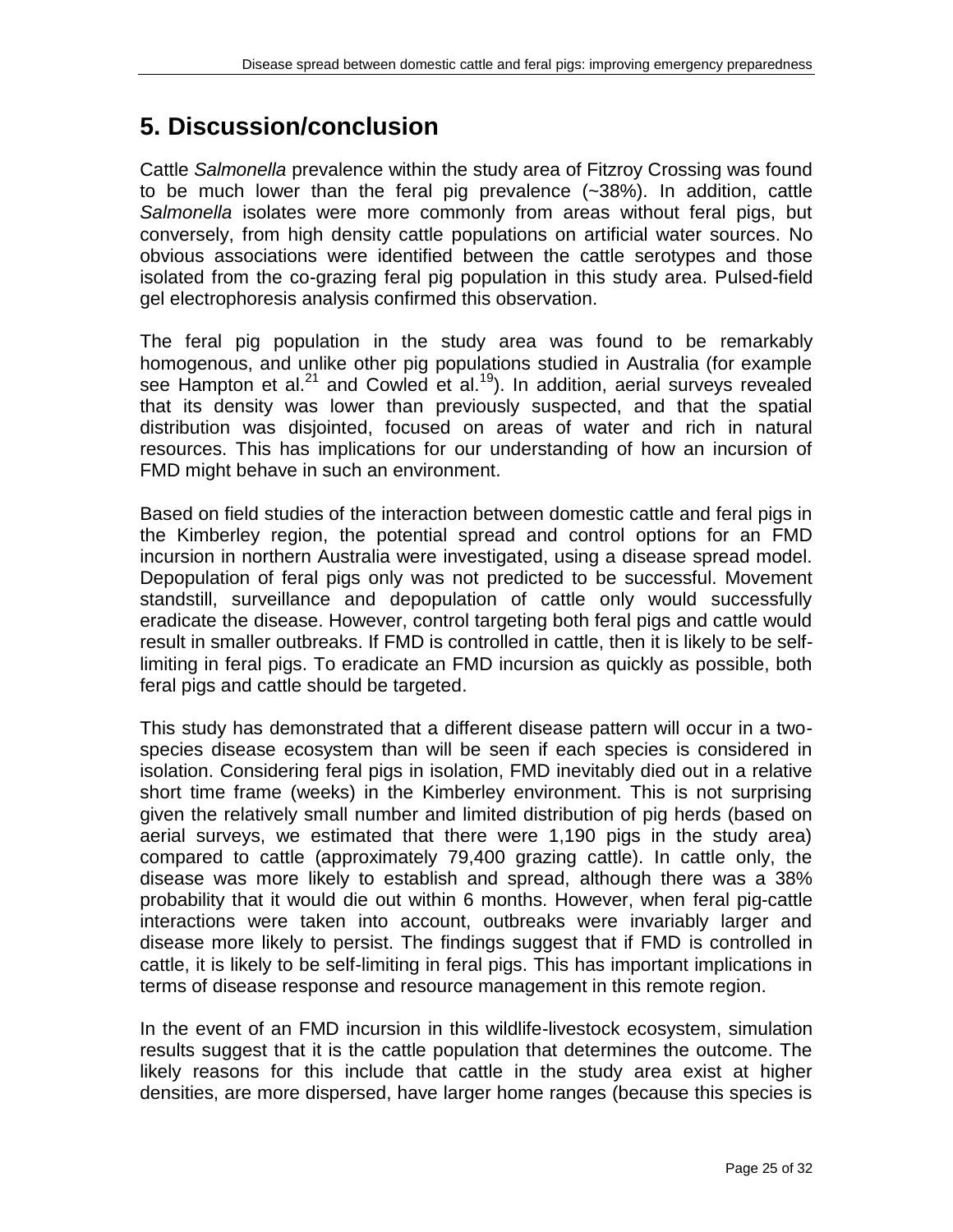less reliant on watercourses) than the feral pig population and are moved large distances during routine management practices. Because of the interconnectiveness of the cattle population, disease could be sustained, thus allowing regular spillover of infection to feral pigs that share this landscape.

Disease control focusing on depopulation of feral pigs was predicted to lead to only slightly smaller outbreaks compared to the uncontrolled situation (*reference scenario*). There was only a 61% probability of FMD being eradicated with a pigonly control program. In contrast, control only in cattle always leads to eradication, suggesting that pigs at the density observed in our study area would act as a spillover species for FMD. However, control of both pigs and cattle resulted in the shortest time to eradication. Thus, if time to eradication is a driving force in the response to an incursion (that is, to regain FMD-free status and resume trade) then both species need to be included in the disease management plan. If there are limited resources available, then focusing on controlling FMD in cattle is likely to be the preferred approach in the first instance. Once this has been achieved, then assessing the disease status of the feral pig population would become a priority.<sup>48</sup> Although the role of feral pigs in this ecosystem in the spread of disease might be minor, an equally important issue is the demonstration of disease freedom once an incursion has been control.

Previous disease spread modelling of CSF in this population of feral pigs found that disease was likely to spread quickly.<sup>40</sup> However, in that study higher feral pigs densities (based on expert opinion) were assumed. In the current study we used lower density values based on an aerial survey. The different findings in the two studies suggest that the optimal approach to managing an exotic disease incursion involving feral pigs is likely to be very sensitive to the distribution and density of the pig population. If this is the case, then a key component of the response should be to determine the distribution and abundance of the local feral pig population (also recognising that wildlife populations can change quickly in response to weather and other seasonal events and the availability of natural resources). Based on distribution and abundance estimates, an optimal response strategy can then be developed. It should be noted that the response will also depend on the nature of the disease. In the case of CSF, a persistent carrier state in pigs exist, but this is not the case for FMD. This also needs to be taken into account when assessing the role a species may play in maintaining and spreading disease.

The sensitivity analysis of the simulation model used in this study identified (as expected) the critical importance of understanding within- and between-species transmission. We assumed that the daily probability of infection occurring, given that two feral pig herds (infectious and susceptible) come into contact, was 0.268. It should be noted that the actual parameter value is weighted by within group prevalence of the infectious group, so that the actual average daily value was 0.103 in our simulations. In essence, if two pig herds' home ranges intersect on any given day the average daily probability that transmission would occur is about 10%. This value will vary with the stage of infection in the infectious herd.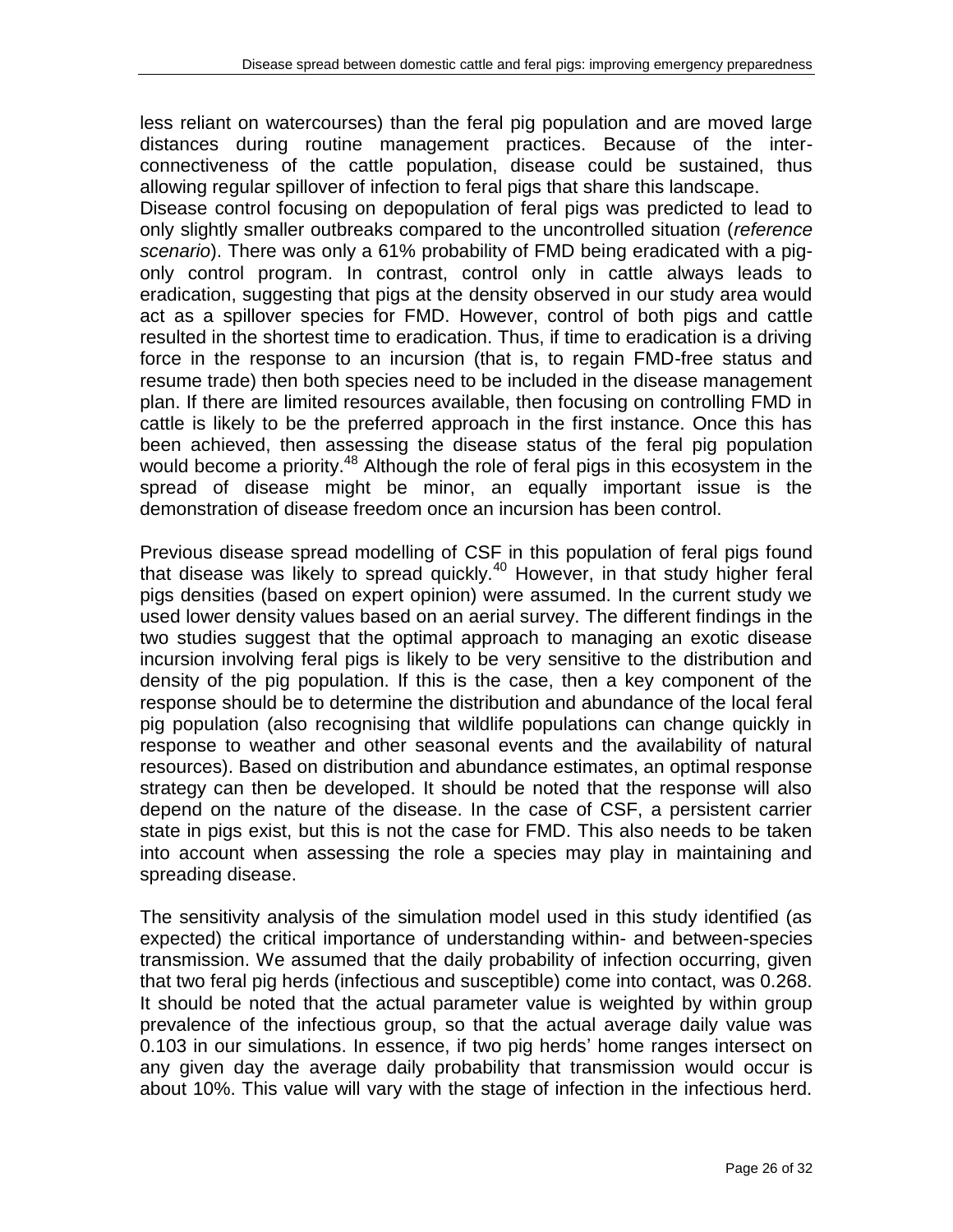Also, transmission based on the intersection of home range assumes both direct and indirect contact, that is, the temporal component of actual daily movement within a herd's home range is ignored. Retrospective analysis of model output of pig only runs ( $n = 50$ ) indicated that, based on the number of newly infected herds during the simulations, the daily transmission rate was 0.026. Assuming an average 14-day infectious period, this would equate to an interherd basic reproduction number  $(R<sub>0</sub>)$  of 0.36 (95% CI, 0.23–0.5). Thus, it is not surprising that most simulated epidemics in the pig only transmission scenario died out. Even doubling the pig-to-pig transmission probability had little effect (results not shown) suggesting that it is a lack of contact between herds in the study area that is important. In fact, the estimated average daily contact rate in our dynamic model (for each simulation, the total contacts that infectious groups had divided by the duration of the outbreak) was 0.225 per day. An infectious herd would have an average of 3 contacts over its infectious period in this environment, with only about a 10% chance that transmission would occur (assuming the contacted group is susceptible).

For cattle, retrospective analysis of model output indicated that the daily transmission rate was 0.212 and assuming an average infectious period of 17 days, the estimated  $R_{\text{Q}}$  was 3.6 (95% CI 3.1 - 4.1). This value is plausible; for example, Perez et al.<sup>49</sup> estimated that the interherd  $R<sub>o</sub>$  for the 2001 Argentine FMD outbreak in cattle ranged from 2.4 to 3.8, prior to implementation of control measures. In contrast, we estimate  $R<sub>O</sub>$  for FMD transmission between domestic pig herds in Taiwan in 1997 $^{50}$  (based on 717 herds infected during the first two weeks prior to implementation of mass vaccination and an average herd infectious period of 14 days) to be approximately 2.0. This illustrates the unique characteristics of the ecosystem simulated in the current study – the grazing cattle population are likely typical of extensively managed systems throughout the world, whereas disease transmission in the feral pig population is very different from the situation in domestic pig production systems. When these two species are considered within the same wildlife-livestock ecosystem, the spread of FMD predicted by disease modelling can reveal insights that inform disease control policy.

The current AUSVETPLAN for FMD states that 'Destruction of infected and suspect infected animals should be completed as rapidly as possible to reduce shedding of the virus and spread of disease.' Vaccination may be considered in some circumstances, but not as a substitute for movement controls and other biosecurity measures. It is unlikely that vaccination would be used in the Kimberley region, since vaccinated stock would be ineligible for export.

Within the studied ecosystem, the ability of each species to spread and sustain FMD is likely different. Due to management (cattle maintained at much higher density), ecology (cattle can roam further from water sources) and epidemiology (cattle might act as the disease reservoir in this ecosystem), control of the disease in cattle needs to be prioritised. However, to quickly achieve eradication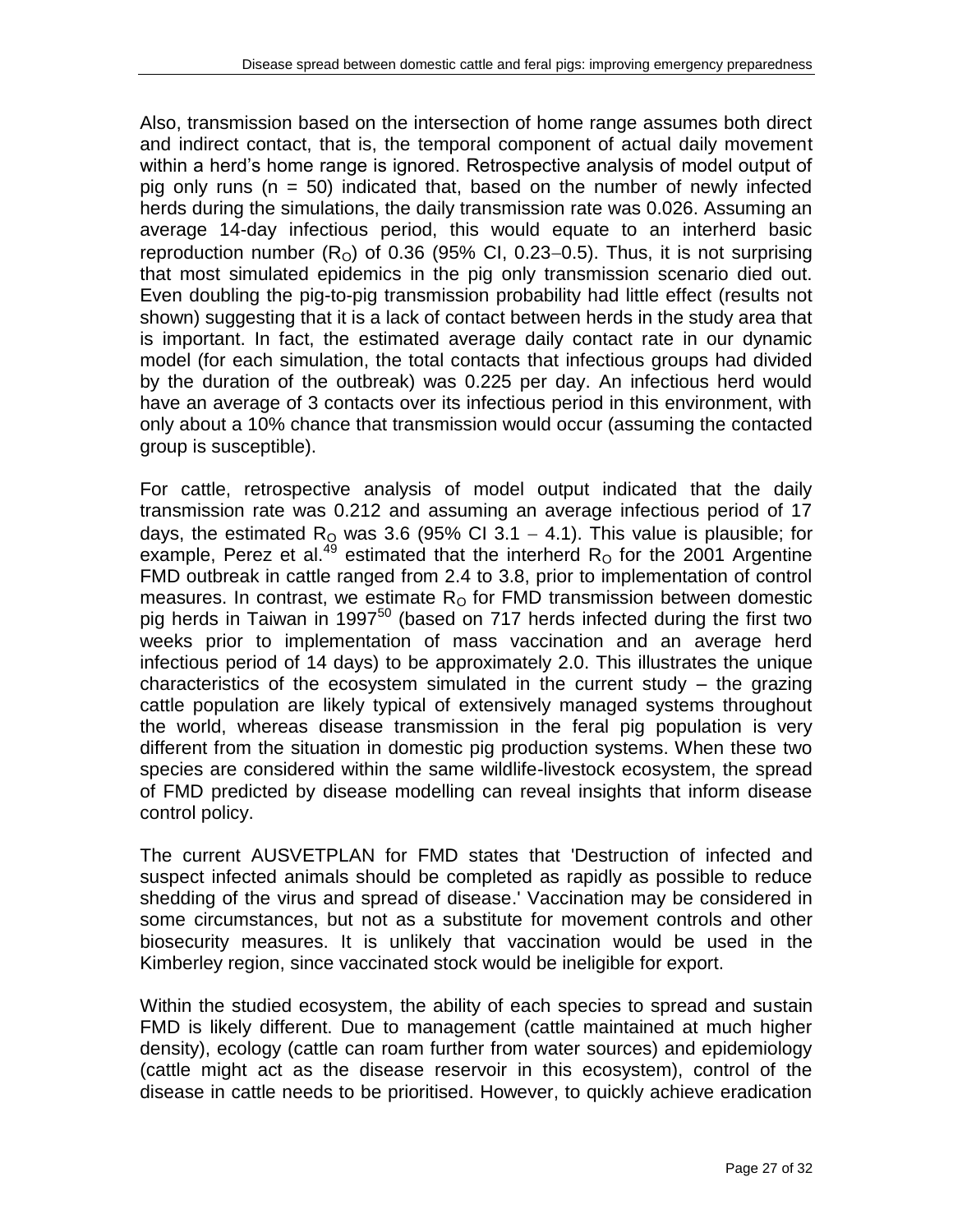and importantly, to demonstrate disease freedom, response strategies must include feral pigs. The results of this simulation study puts into perspective the role that feral pigs might play in an incursion of FMD. The eradication of feral pigs will not substantially reduce the risk of FMD outbreaks in such northern Australian ecosystems, but the control of feral pigs remains important after an outbreak occurs.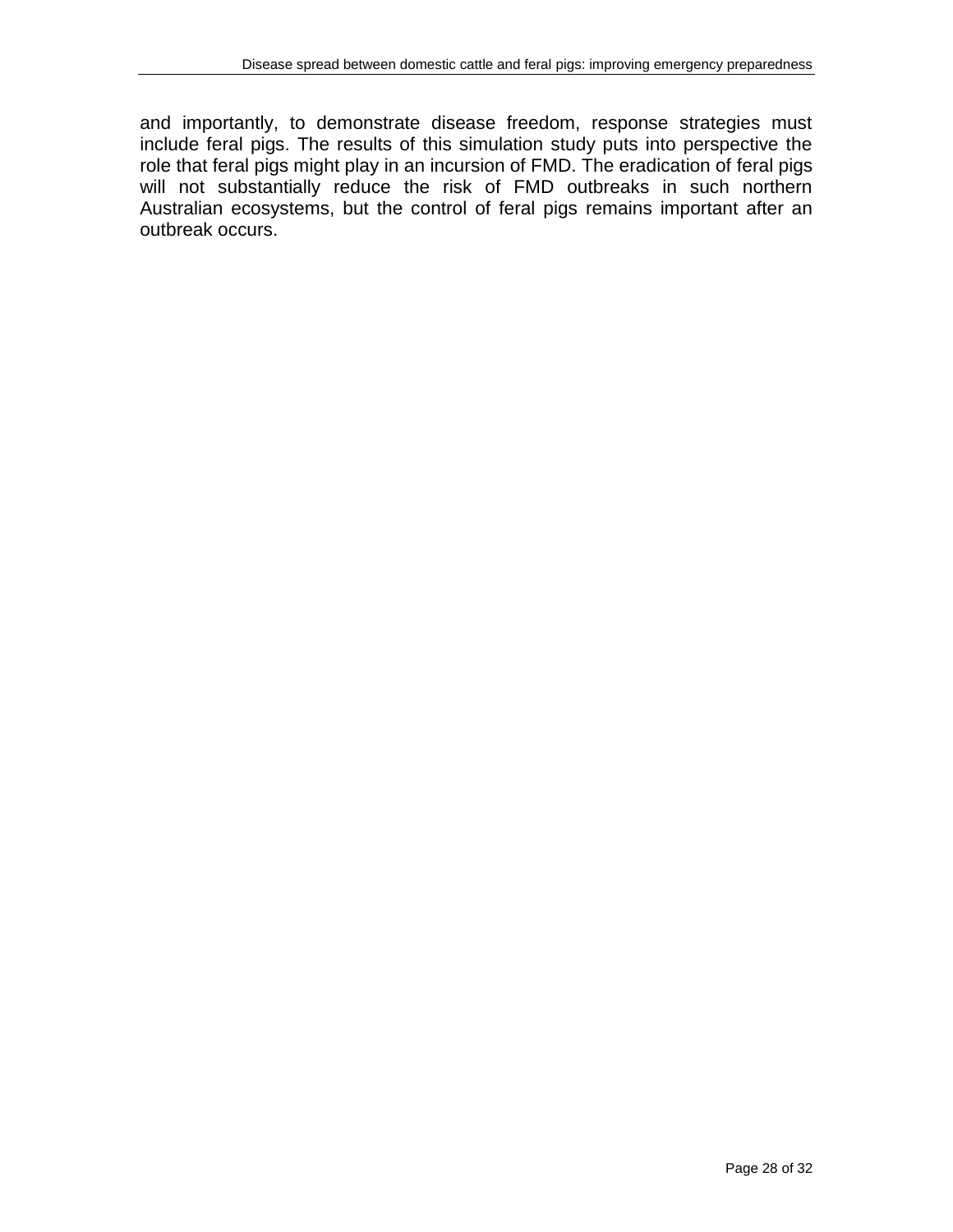## **6. Bibliography**

- 1. Productivity Commission (2002). Impact of foot and mouth disease outbreak on Australia, Research Report, AusInfo, Canberra.
- 2. Choquenot, D., McIlroy, J., and Korn, T. (1996) Managing Vertebrate Pests: Feral Pigs. Bureau of Resource Sciences, Australian Government Publishing Service, Canberra.
- 3. Artois, M., Depner, K.R., Guberti, V., Hars, J., Rossi, S., Rutili, D. (2002). Classical swine fever (hog cholera) in wild boar in Europe. *Revue Sci Tech* 21: 287–303.
- 4. Caley, P., Hunt, N.T., Melville, L. (1995) Age specific prevalence of porcine parvovirus antibody in feral pigs from a site in the Northern Territory. *Aust Vet J* 72: 36–37.
- 5. Mason, R.J., Fleming, P.J., Smythe, L.D., Dohnt, M.F., Norris, M.A., Symonds, M.L. (1998) *Leptospira interrogans* antibodies in feral pigs from New South Wales. *J Wildlife Dis* 34: 738-743.
- 6. Pech, R.P., Hone, J. (1988). A model of the dynamics and control of an outbreak of foot and mouth disease in feral pigs in Australia. *J Appl Ecol* 25: 63–77.
- 7. Pech, R.P., McIlroy, J.C. (1990). A model of the velocity of advance of foot-andmouth disease in feral pigs. *J Appl Ecol* 27:635–650.
- 8. Doran, R.J., Laffan, S.W. (2005). Simulating the spatial dynamics of foot and mouth disease outbreaks in feral pigs and livestock in Queensland, Australia using a susceptible-infected-recovered cellular automata model. *Prev Vet Med* 70: 133–152.
- 9. Cowled, B.D. and Garner, M.G. (2008) A review of geospatial and ecological factors affecting disease spread in wild pigs: Considerations for models of foot-and-mouth disease spread. *Prev Vet Med* 87: 197–212.
- 10. Hone, J., Pech, R., Yip, P. (1992). Estimation of the dynamics and rate of transmission of classical swine fever (hog cholera) in wild pigs. *Epidemiol Infect* 108: 377–386.
- 11. Harvey, N., Reeves, A., Schoenbaum, M.A., Zagmutt-Vergara, F.J., Dube´, C., Hill, A.E., Corso, B.A., McNab, B.,Cartwright, C.I., Salman, M.D. (2007) The North American Animal Disease Spread Model: A simulation model to assist decision making in evaluating animal disease incursions. *Prev Vet Med* 82:176–197.
- 12. Ward, M.P., Laffan, S.W., Highfield, L.D. (2007). The potential role of wild and feral animals as reservoirs of foot-and mouth disease. *Prev Vet Med* 80: 9–23.
- 13. Garner, M.G., Beckett, S.D. (2005). Modelling the spread of foot and mouth disease in Australia. *Aust Vet J* 83: 758–766.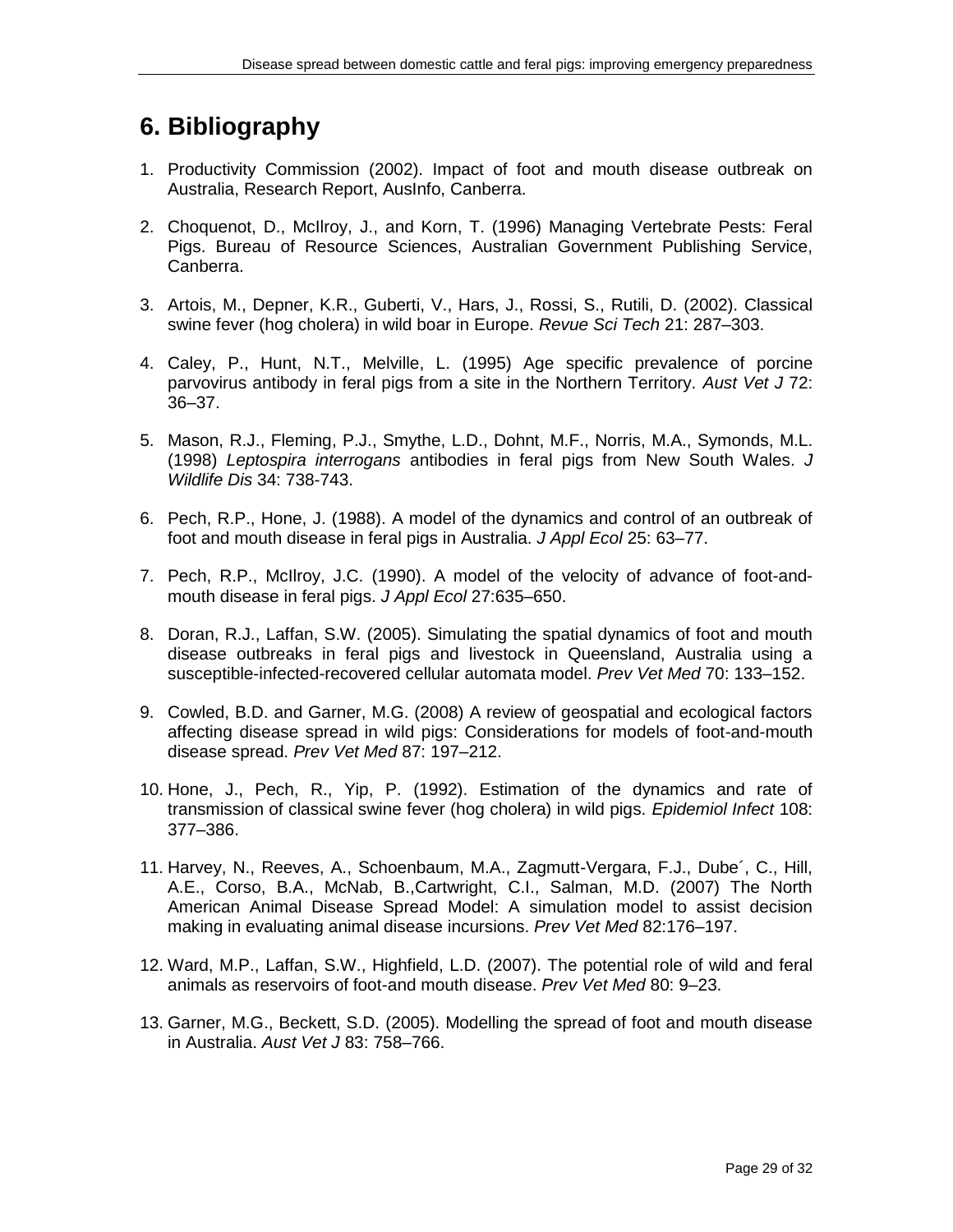- 14. Sarre, S.D., Aitken, N., Clout, M., Ji, W., Robins, J.H., and Lambert, D.M. (2000). Molecular ecology and biological control: the mating system of a marsupial pest. *Molecular Ecol* 9: 723‒734.
- 15. Cowled, B.D., Aldenhoven, J., Odeh, I.O.A., Garrett, T., Moran, C., Lapidge, S.J., 2007. Feral pig population structuring in the rangelands of eastern Australia: applications for designing adaptive management units. Conserv Genetics 9: 211-224.
- 16. Archie, E.A., Luikart, G., Ezenwa1, V.O. (2008) Infecting epidemiology with genetics: a new frontier in disease ecology. *Trends Ecol Evolution* 24: 21‒30.
- 17. Siddle, H.V., Kreiss, A., Eldridge, M.D.B., Noonan, E., Clarke, C.J., Pyecroft, S., Woods, G.M. and Belov, K., (2007) Transmission of a fatal clonal tumor by biting occurs due to depleted MHC diversity in a threatened carnivorous marsupial. *Proc Natl Acad Sci USA* 104: 16221-16226.
- 18. Cowled, B.D., Giannini, F., Beckett, S.D., Woolnough, A.P., Barry, S., Randall, L., Garner, G., 2009. Feral pigs: predicting future distributions. *Wildlife Res* 36,  $242 - 251$ .
- 19. Cowled, B., Lapidge, S.J., Hampton, J.O., Spencer, P.B.S., 2006. Measuring the demographic and genetic effects of pest control in a highly persecuted feral pig population. *J Wildlife Management* 70, 1690-1697.
- 20. Hampton, J.O., Spencer, P.B.S., Alpers, D.L., Twigg, L.E., Woolnough, A.P., Doust, J., Higgs, T., Pluske, J., 2004. Molecular techniques, wildlife management and the importance of genetic population structure and dispersal: a case study with feral pigs. *J Applied Ecol* 41, 735-743.
- 21. Thomas, L., Laake, J.L., Rexstad, E., Strindberg, S., Marques, F.F.C., Buckland, S.T., Borchers, D.L., Anderson, D.R., Burnham, K.P., Burt, M.L., Hedley, S.L., Pollard, J.H., Bishop, J.R.B., Marques, T.A. (2009) Distance 6.0 release 2, St. Andrews, UK: Research Unit for Wildlife Population Assessment, University of St. Andrews. Software & User Manual.
- 22. Fewster, R.M., Southwell, C., Borchers, D.L., Buckland, S.T., Pople, A.R. (2008) The influence of animal mobility on the assumption of uniform distances in aerial linetransect surveys. *Wildlife Res* 35: 275-288.
- 23. Barker, R. (2008) Theory and application of mark-recapture and related techniques to aerial surveys of wildlife. Wildlife Res 35: 268-274.
- 24. Cowled, B.D., Garner, M.G., Jeffery, M., Bullard, M. (2008) Survey of cattle management practices within the Kimberley cattle industry to assist emergency infectious disease preparedness. Aust Vet J 86: 352-353.
- 25. Woolnough, A.P., Gray, G.S., Lowe, T.J., Kirkpatrick, W.E., Rose, K., Martin, G.R. (2005) Distribution and abundance of pest animals in western australia: A survey of instiutional knowledge, Forrestfield, Western Australia: unpublished report.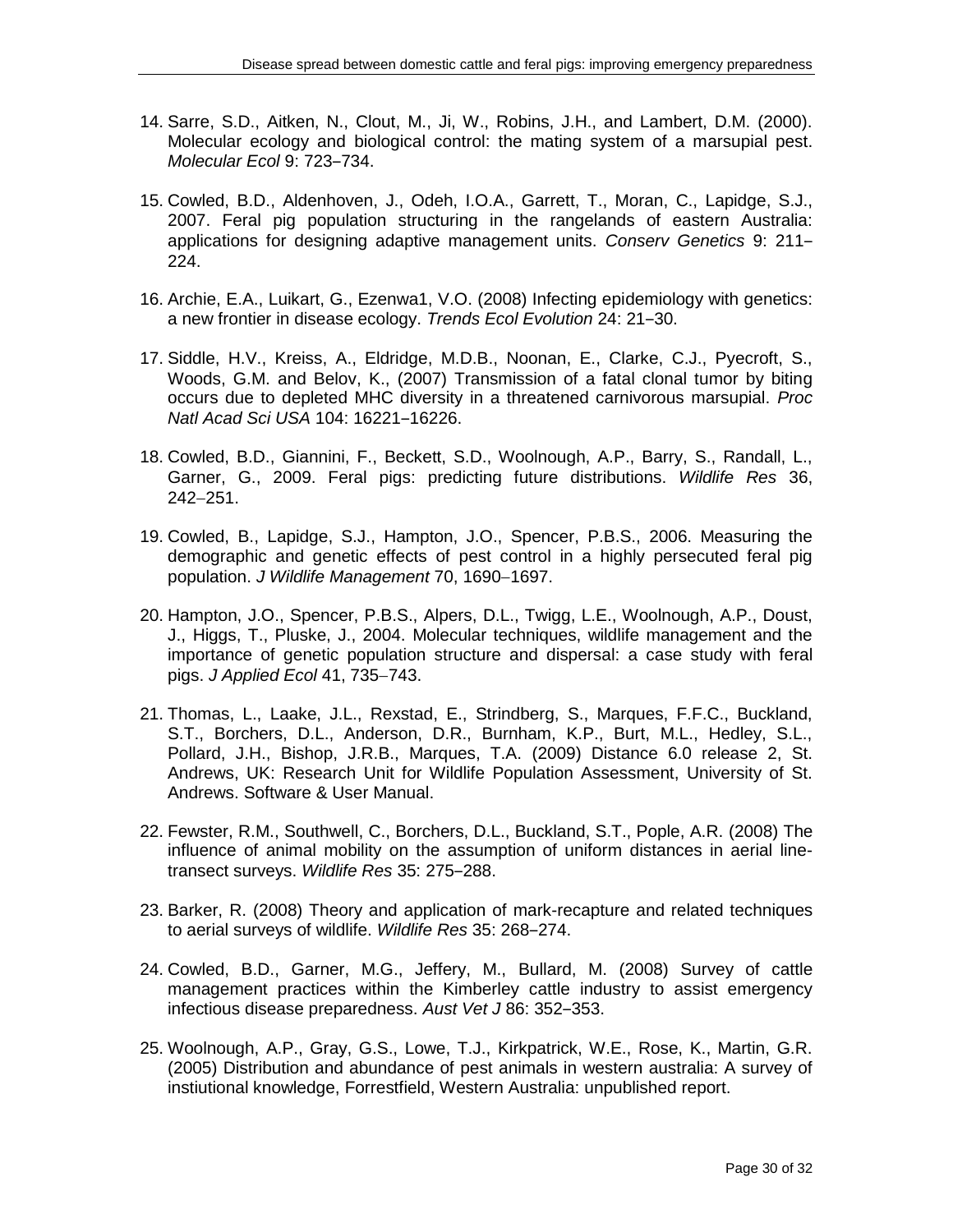- 26. Cowled, B.D., Giannini, F., Beckett, S.D., Woolnough, A.P., Barry, S., Randall, L., Garner, G. (2009) Feral pigs: predicting future distributions. *Wildlife Res* 36:  $242 - 251$ .
- 27. Cowled BD, Ward MP, Negus K, Galea F, Garner MG, Laffan S, Marsh I, Sarre S, Quasim S, MacDonald A, Woolnough A. (2012) Endemic *Salmonella* in wild pigs: prevalence, risk factors, transmission and implications for control of wildlife disease. *PLoS One* 7: e46310.
- 28. Buckland, S.T., Anderson, D.R., Burnham, K.P., Laake, J.L., Borchers, D.L., Thomas, L. (Eds.), 2001. Introduction to distance sampling : Estimating abundance of biological populations, Oxford University Press, Oxford ; New York.
- 29. Thomas, L., Williams, R., Sandilands, D. (2007) Designing line transect surveys for complex survey regions. *J Cetacean Res Management* 9: 1-13.
- 30. Fleming, P.J.S., Tracey, J.P. (2008) Some human, aircraft and animal factors affecting aerial surveys: how to enumerate animals from the air. *Wildlife Res* 35: 258‒267.
- 31. Graham A., Bell, R. (1989) Investigating observer bias in aerial survey by simultaneous double-counts. *J Wildlife Management* 53: 1009-1016.
- 32. Howery, L.D., Provenza, F.D., Banner, R.E., Scott, C.B. (1996) Differences in home range and habitat use among individuals in a cattle herd. *Appl Animal Behaviour Sci* 49: 305-320.
- 33. Hodder, R.M., Low, W.A. (1978) Grazing distribution of free-ranging cattle at three sites in the Alice Springs District, central Australia. Aust Rangeland J 1: 95-105.
- 34. Squires, V.R. (1981) Livestock Management in the Arid Zone. Melbourne, Australia: Inkata Press.
- 35. Low, W.A., Tweedie, R.L., Edwards, C.B.H., Hodder, R.M., Malafant, K.W.J., Cunningham, R.B. (1981). The influence of environment on daily maintenance behaviour of free-ranging Shorthorn cows in central Australia. I. General introduction and descriptive analysis of day-long activities. Appl Animal Ethol 7: 11-26.
- 36. Kilgour, R. (1972) Animal behaviour in intensive systems and its relationship to disease and production. Aust Vet J 48: 94-98.
- 37. Ward MP, Cowled BD, Galea F, Garner MG, Laffan SW, Marsh I, Negus K, Sarre SD, Woolnough AP. (2013) Salmonella infection in a remote, isolated wild pig population. *Vet Microbiol* 162: 921-929.
- 38. Twigg, L.E., Lowe, T., Martin, G., Everett, M. (2005) Feral pigs in north-western Australia: basic biology, bait consumption, and the efficacy of 1080 baits. *Wildlife Res* 32: 281-296.